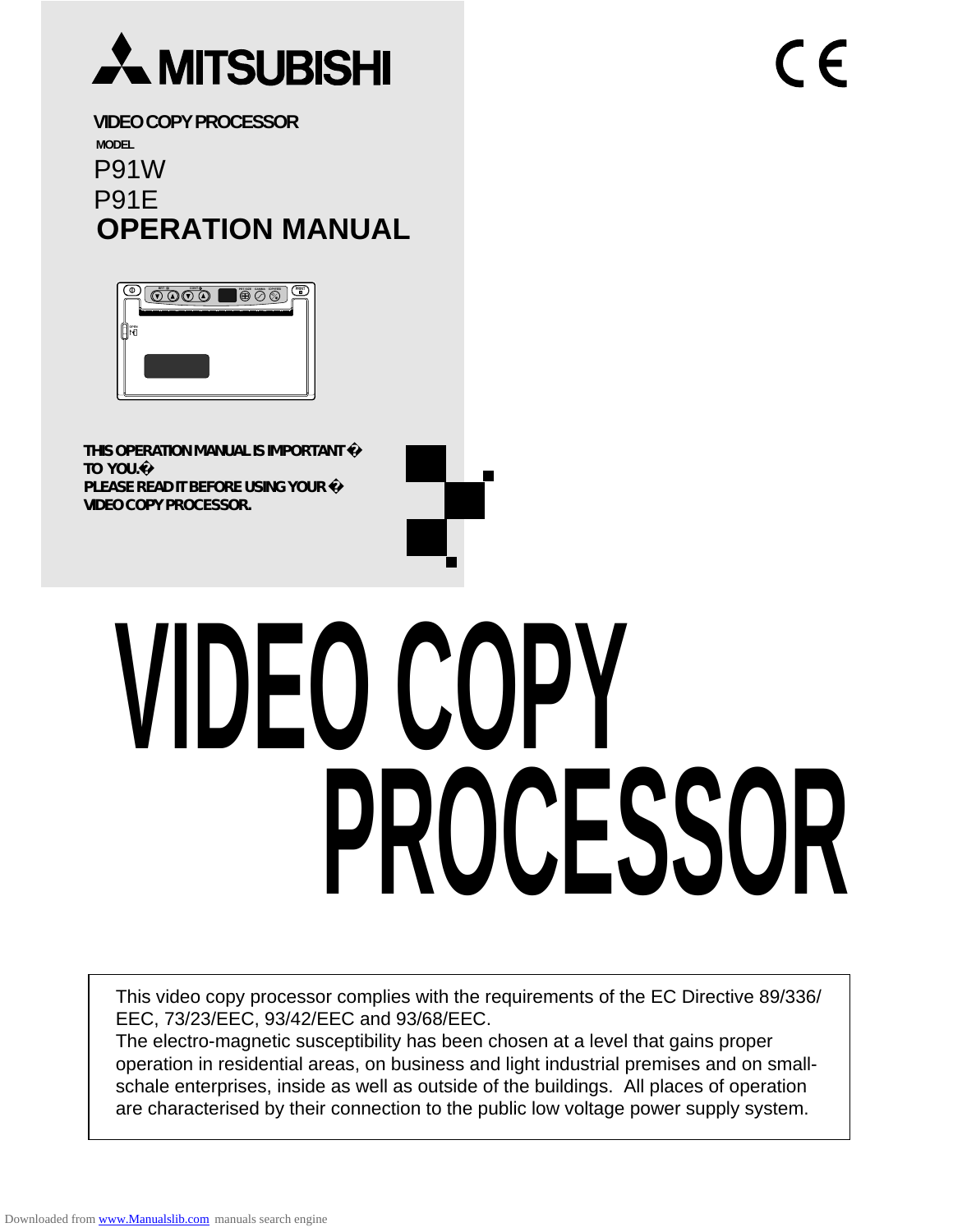#### **WARNING:**

Use the AC power cord recommended as below and the included composite video cable so as not to interfere with radio and television reception.

If you use other cables, it causes interference with radio and television reception.

#### **FOR THE MODEL P91W ONLY**

#### **WARNING:**

Use the AC power cord according to the recommendations as below, Case 1, 2, 3 and 4; in order to comply with UL2601 and CAN/CSA C22.2 No. 601.1. Case 5; in order to comply with EN60601-1 and EN60950.

Case 1. Connect to the 120V receptacle of the room or the host equipment.

The AC power cord should be UL and CSA approved and consist of type SJT, size 16AWG, length 2.2m or shorter cord with IEC320/C13 type, 125V 10A or higher rating connector and NEMA 5-15 type, 125V 10A or higher rating, Hospital Grade plug.

- Case 2. Connect to the 230V receptacle of the room or the host equipment. The AC power cord should be UL and CSA approved and consist of type SJT, size 16AWG, length 2.2m or shorter cord with IEC320/C13 type, 250V 10A or higher rating connector and NEMA 6-15 type, 250V 10A or higher rating, Hospital Grade plug.
- Case 3. Connect to the 120V receptacle of the host equipment. The AC power cord should be UL and CSA approved and consist of type SJT, size 16AWG, length 2.2m or shorter cord with IEC320/C13 type, 125V 10A or higher rating connector and IEC320-2.2/E type, 125V 10A or higher rating plug.

Case 4. Connect to the 230V receptacle of the host equipment. The AC power cord should be UL and CSA approved and consist of type SJT, size 16AWG, length 2.2m or shorter cord with IEC320/C13 type, 250V 10A or higher rating connector and IEC320-2.2/E type, 250V 10A or higher rating plug.

Case 5. Connect to the 230V receptacle of the room or the host equipment. The AC power cord should be VDE approved and consist of core size 1mm<sup>2</sup> or bigger, length 2.2m or shorter cord with IEC320/C13 type, 250V 10A or higher rating connector and CEE(7)VII type or IEC 320-2.2/E type, 250V 10A or higher rating plug.

#### **NOTE:**

This equipment has been tested and found to comply with the limits for a Class A digital device, pursuant to Part 15 of the FCC Rules.

These limits are designed to provide reasonable protection against harmful interference when the equipment is operated in a commercial environment. This equipment generates, uses, and can radiate radio frequency energy and, if not installed and used in accordance with the instruction manual, may cause harmful interference to radio communications. Operation of this equipment in a residential area is likely to cause harmful interference in

which case the user will be required to correct the interference at his or her own expense.

#### **Information:**

This class A digital apparatus complies with Canadian ICES-003. Cet appareil numérique de la classe A est conforme à la norme NMB-003 du Canada.

"CLASSIFIED BY UNDERWRITERS LABORATORIES INC.® WITH RESPECT TO ELECTRIC SHOCK, FIRE AND MECHANICAL HAZARDS ONLY IN ACCORDANCE WITH UL2601-1 AND CAN/CSA C22.2 No. 601.1"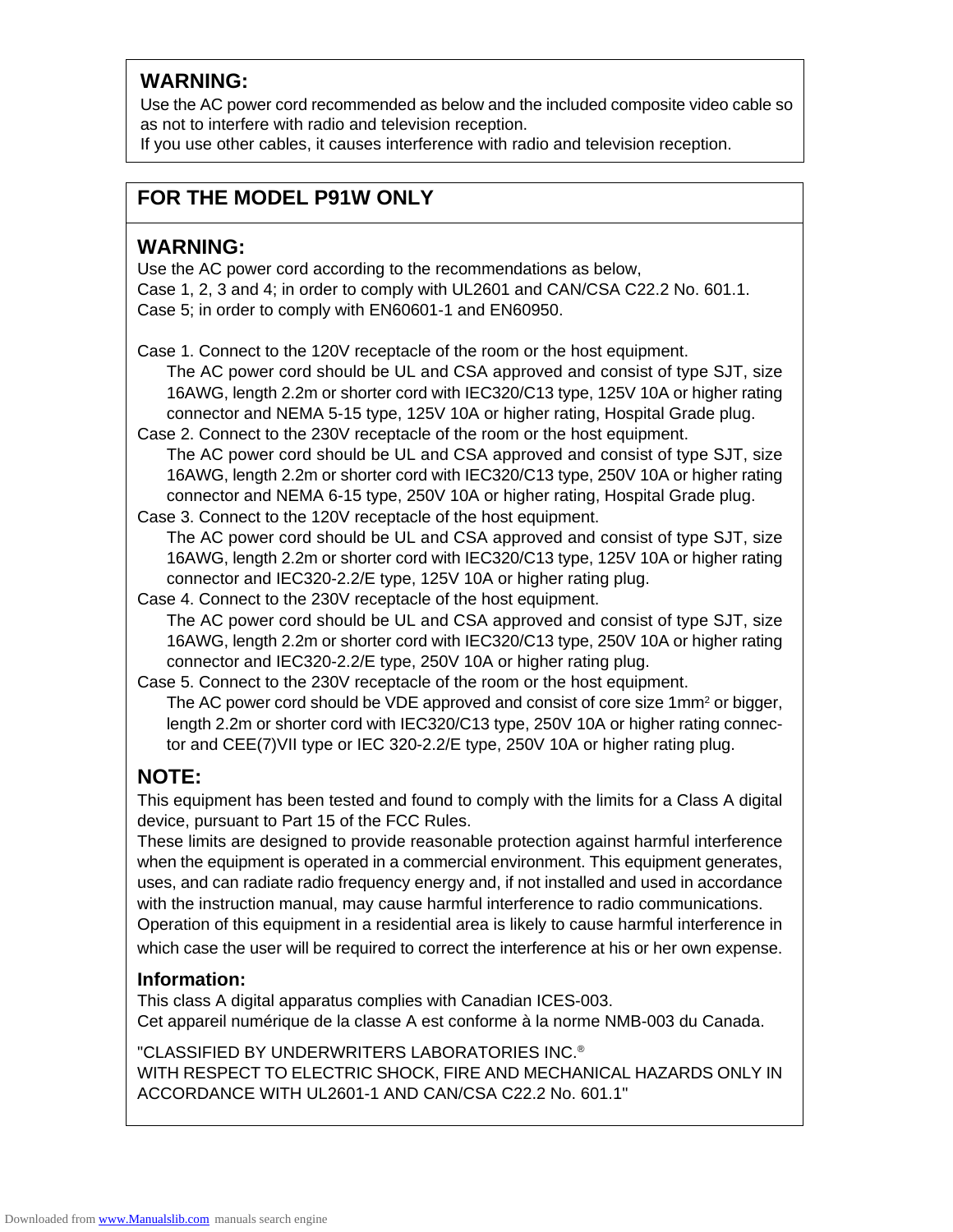

**CAUTION**: TO REDUCE THE RISK OF ELECTRIC SHOCK, DO NOT REMOVE COVER (OR BACK) NO USER-SERVICEABLE PARTS INSIDE REFER SERVICING TO QUALIFIED SERVICE PERSONNEL.



The lightning flash with arrowhead symbol, within an equilateral triangle, is intended to alert the user to the presence of uninsulated "dangerous voltage" within the product's enclosure that may be of sufficient magnitude to constitute a risk of electric shock.



The exclamation point within an equilateral triangle is intended to alert the user to the presence of important operating and maintenance (servicing) instructions in the literature accompanying the appliance.

#### **WARNING**:

TO PREVENT FIRE OR SHOCK HAZARD, DO NOT EXPOSE THIS APPLIANCE TO RAIN OR MOISTURE.

**This product is to be employed with medical equipment, just for reference purpose, not for medical diagnostic purpose.**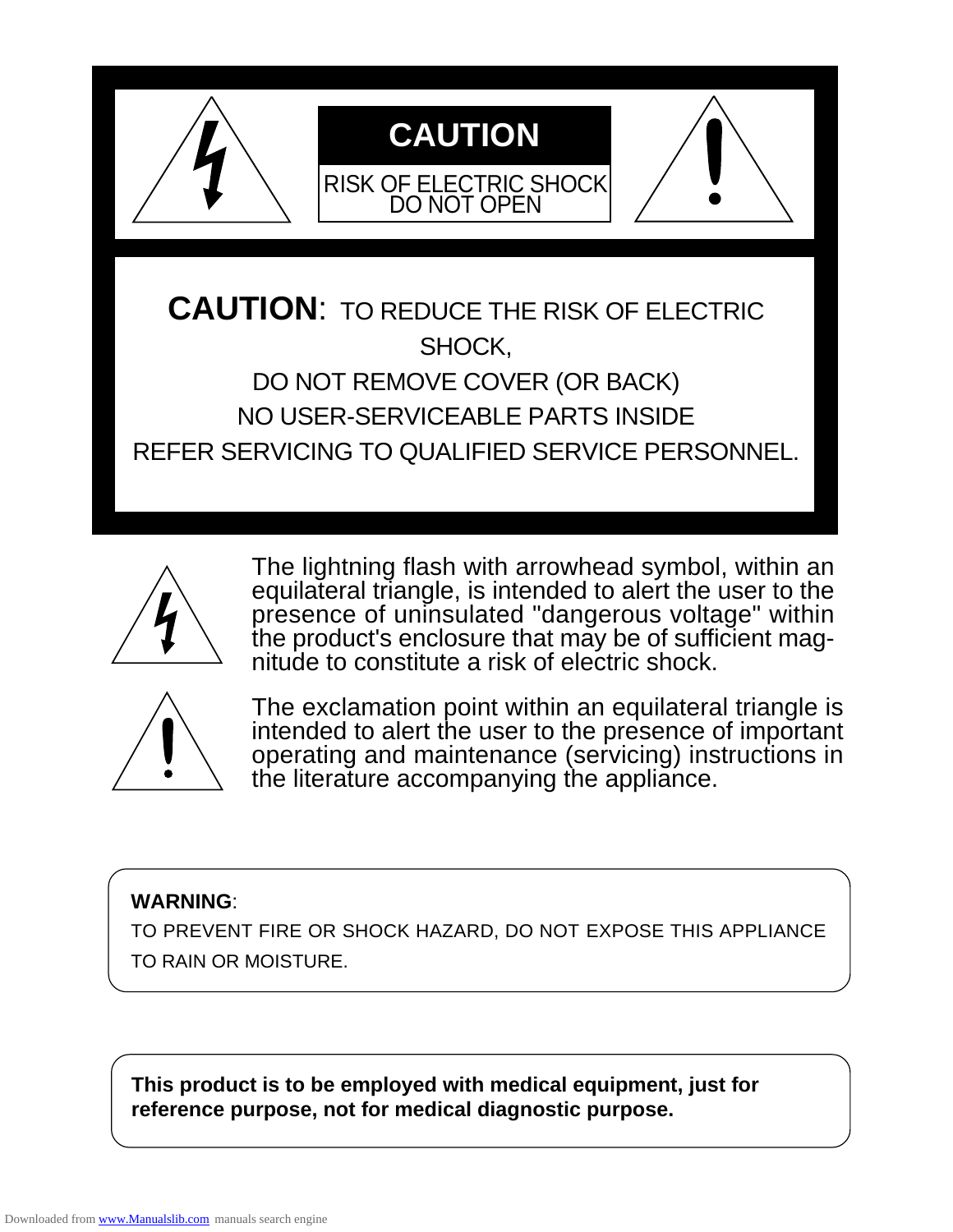# **1 CONTENTS**

| <b>8 FEATURES AND FUNCTIONS</b>                  |  |
|--------------------------------------------------|--|
|                                                  |  |
|                                                  |  |
|                                                  |  |
| <b>5 EXAMPLE OF CONNECTION /</b>                 |  |
| <b>SETTING OF SWITCHES</b>                       |  |
|                                                  |  |
|                                                  |  |
| <b>6 PRINTING</b>                                |  |
|                                                  |  |
|                                                  |  |
| <b>A ADJUSTMENT OF PRINT PICTURE</b>             |  |
| Adjustment of Brightness/Contrast 13 - 14        |  |
| ABC mode (Automatic Brightness Control). 14 - 15 |  |
| Selection of Gamma (y) Curve  15                 |  |
|                                                  |  |
|                                                  |  |
| <b>8 SPECIAL FUNCTION</b>                        |  |
|                                                  |  |
|                                                  |  |
|                                                  |  |
| <b>10 MODE SWITCH FUNCTIONS  21 - 23</b>         |  |
|                                                  |  |
|                                                  |  |
|                                                  |  |
|                                                  |  |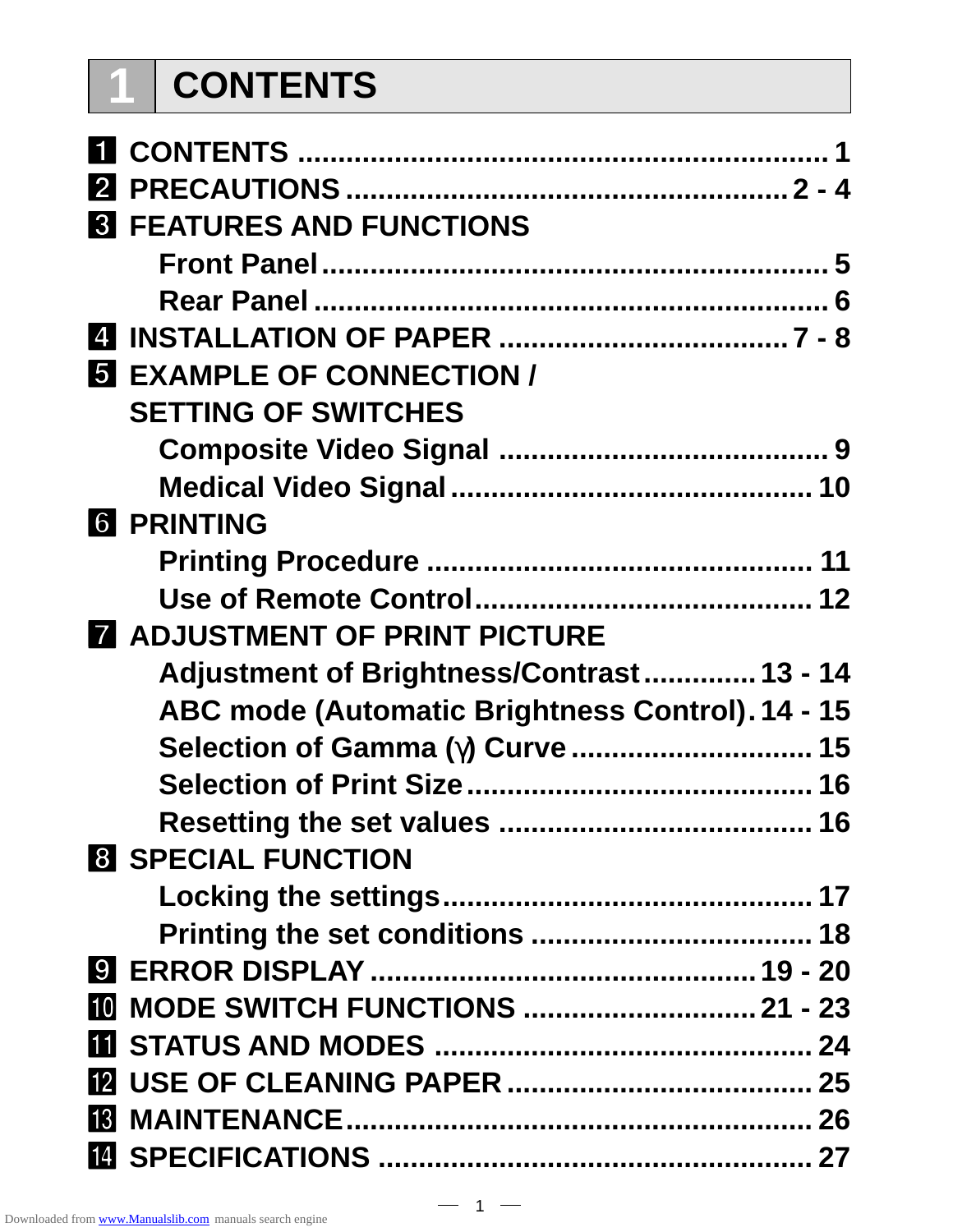## **2 PRECAUTIONS**

In the interest of safety, please observe the following precautions:

#### **POWER REQUIREMENT**

This Video Copy Processor is designed for operation on 120/220-240V AC 50/60Hz in U.S.A and Canada, 220- 240V AC 50/60Hz in Europe. Never connect to any outlet or power supply having a different voltage or frequency.

## **PROTECTIVE MEASURES**

#### **IF ABNORMALITIES ARISE, . . .**

Use of the unit during emission of smoke or abnormal sounds (without adopting countermeasures) is dangerous. In such a case, unplug the power cord from the source outlet immeadiately, and request maintenance services from the sales dealer.

#### **NEVER INSERT ANY OBJECT INTO THE UNIT**

Foreign objects of any kind inserted into this unit constitute a safety hazard and can cause extensive damage. If any object should be inserted into the unit, unplug the power cord, then contact the sales dealer.

#### **DO NOT PLACE ANYTHING ON THE UNIT**

Heavy objects placed on the unit can cause damage or obstruct proper ventilation.

#### **PROTECT THE POWER CORD**

Damage to the power cord may cause fire or shock hazard. When unplugging, hold by the plug only and remove carefully.

Never put a heavy thing on the power cord. The cord may be damaged causing a fire or electric shock.

#### **DO NOT PLACE WATER CONTAINERS ON THE UNIT**

Do not place flower vases, and other water-holding containers on the unit. If, for some reason, water seeps to the inside of the unit, unplug the power cord from the source outlet, and contact the sales daler. If used without corrective measures, the unit may be damaged.

### **INSTALLATION LOCATIONS**

#### **MAINTAIN GOOD VENTILATION**

Ventilation slots and holes are provided on sides of this unit.

Place the unit on a hard and level surface and locate at least 4" (10cm) from walls to ensure proper ventilation.

#### **UNSUITABLE LOCATIONS**

Avoid shaky places or hot-springs areas where hydrogen sulfide and acidic ions are likely to be generated.

#### **PLACES WITH HIGH HUMIDITY AND DUST**

Do not place the unit at locations with high humidity and/ or dust. They can cause extensive damage. Avoid places where the unit is likely to contact oily fumes

and vapors.

#### **WARNING : THIS APPARATUS MUST BE EARTHED. AVERTISSEMENT : CET APPAREIL DOIT ETRE MIS A LA TERRE.**

This equipment is classified as class 1, type B according to the type of protection against electric shock.

#### **DO NOT REMOVE THE CABINET**

Touching internal parts is dangerous, besides, it may lead to malfunction. Contact the sales dealer to carry out internal checks and/or adjustments. Before opening the cover for eliminating a jammed paper, etc., be sure to disconnect the power cord plug.

#### **PLACE THE UNIT ON A HORIZONTAL LEVEL**

The unit is likely to be affected if it is placed in slanted conditions or in unstable places.

#### **PROTECT AGAINST DEW FORMATION**

In extremely cold regions, if the unit is moved quickly from an extremely cold place to a warmer one, dew is likely to be formed. If dew is formed, printing is not possible.

#### **OPERATING AMBIENT TEMPERATURE RANGE**

The operating ambient temperature range is 5°C-40°C (41°F-104°F), and humidity of 20-80%.

#### **BE CAREFUL AROUND PRINT PAPER EXIT SLIT**

Do not insert your hand or any material into the paper exit slit during printing.

Do not touch the cutter blade inside the paper exit slit. Otherwise, your finger will be injured.

#### **DO NOT TOUCH THE THERMAL HEAD AND CUTTER**

Do not touch your hand to the thermal head (located inside the unit) and the cutter blade.

The thermal head is heated to high temperature. This may cause injury.

#### **PLACES NOT LIKELY TO BE EXTREMELY HOT**

Places exposed to direct sunlight, or near heating appliances can attain extremely high temperatures, which may deform the cabinet, or can become a prime cause of damage.

#### **SET THE UNIT ON A FLAT PLACE**

Do not use the unit in the state inclined  $\pm 20^\circ$  in vertical or horizontal direction, or in an unstable place.

It will disturb paper feeding or ventilation, or affects the set.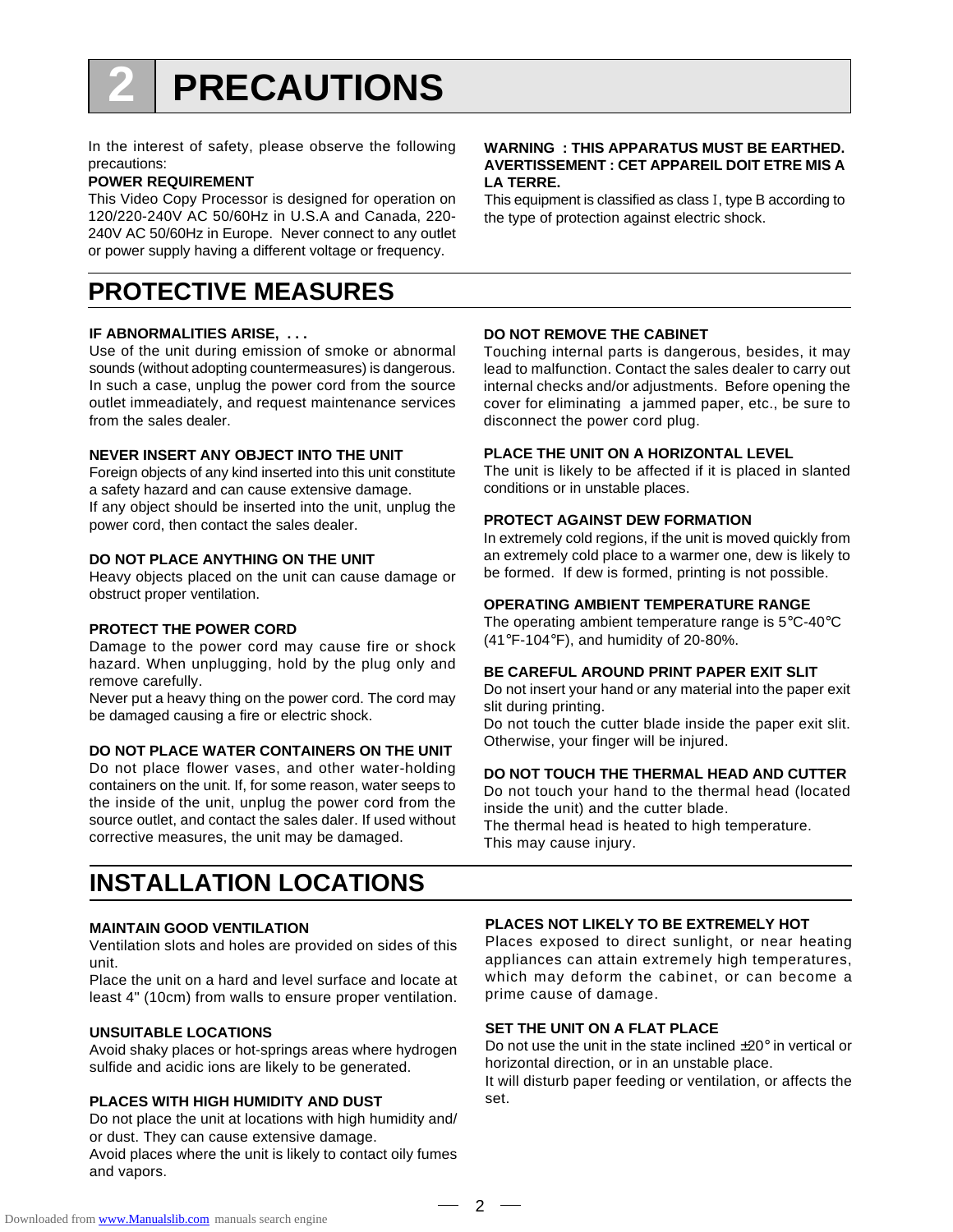## **FOR LONG OPERATING LIFE**

#### **UNSUITABLE MATERIALS FOR THE UNIT**

Many plastic components are used in the back-side. Coat flaking and deformation are likely to occur if the unit is wiped with chemical dusters, benzine, thinner or any other solvent, if rubbers or PVC items are left in contact with the unit for extended duration, or if the unit is sprayed with insecticide.

#### **CARE OF THE CABINET**

Unplug and clean with a soft cloth slightly moistened with a mild soap and water solution. Allow to dry completely before operating. Never use petroleum base solutions or abrasive cleaners.

#### **HEAD ABRASION**

The thermal head, like the video head, wears out. When it is abraded, it becomes hard to print out fine details of the picture. In such a case, it is necessary to replace the thermal head. Consult with the sales dealer for replacing the head.

#### **WHEN A DEFECT IS FOUND**

When you detect smoke or smell from the unit, disconnect immediately the power cord plug from a wall socket and ask the agent for repair. Dangerous if the unit is operated in that state.

#### **CONNECTION DEVICES**

Read thoroughly "Operating Precautions" of the instruction booklets for the devices connected with the Video Copy Processor.

Do not disconnect the power cord during printing. **CAUTION ON RELOCATING**

#### When transporting this unit, make sure it is not likely to be subjected to impacts. They can be a prime cause for damage. Further, make sure to disconnect the power cord from the power outlet, and the cables from the connected devices.

#### **UNPLUG THE POWER CORD DURING A LONG ABSENCE**

Turn off the MAIN power switch and unplug the power cord during a long absence.

#### **THERMAL PAPER**

- Thermal paper K65HM (High-density synthetic paper for high quality printing) is available.
- One roll of K65HM permits printing about 260 pictures in "PAPER SAVING MODE".
- $\blacksquare$  When the remaining length of the paper is about 10" (25cm), a color belt appears at the paper end. Prepare for replacement of the paper. If the remaining paper length is less than 10" (25cm), printing becomes uneven due to the uneven paper core surface.
- When the Printed paper is touched by wet hand, the print may be discolored.
- $\blacksquare$  When the paper runs out during printing, the printing operation stops and "EP" is displayed by the indicator on the front panel. Install new paper at this time.
- $\blacksquare$  Store the printed paper in a place with low humidity free from a direct sunlight.
- **E** If the paper absorbs non-volatile organic solvents (alcohol, ester, katone, etc.) the print may be discolored.

Particularly, if the paper comes in contact with soft vinyl chloride such as a transparent tape, it quickens discoloration.

- Do not use paper other than the specified one.
- $\blacksquare$  Immediately after the paper is replaced, 2-3 images may be printed with a blank part due to hand's dust or oil.
- Avoid a direct sunlight or a plane near a heater, and store the paper in a place with  $30^{\circ}$ C (86 $^{\circ}$ F) or lower temperature and 35-80% RH.
- $\blacksquare$  When the paper is rapidly transferred from a cool place to a hot place, a vapor or a dew is generated on the paper surface causing paper jam or degraded printing quality.
- A finger print or dust on the paper surface may degrade the printing quality.

#### **Note:**

Mitsubishi brand thermal paper is specially treated with an anti-static coating against thermal head damage caused by static-electricity discharge. The use of non-treated paper may cause premature head failure in your product.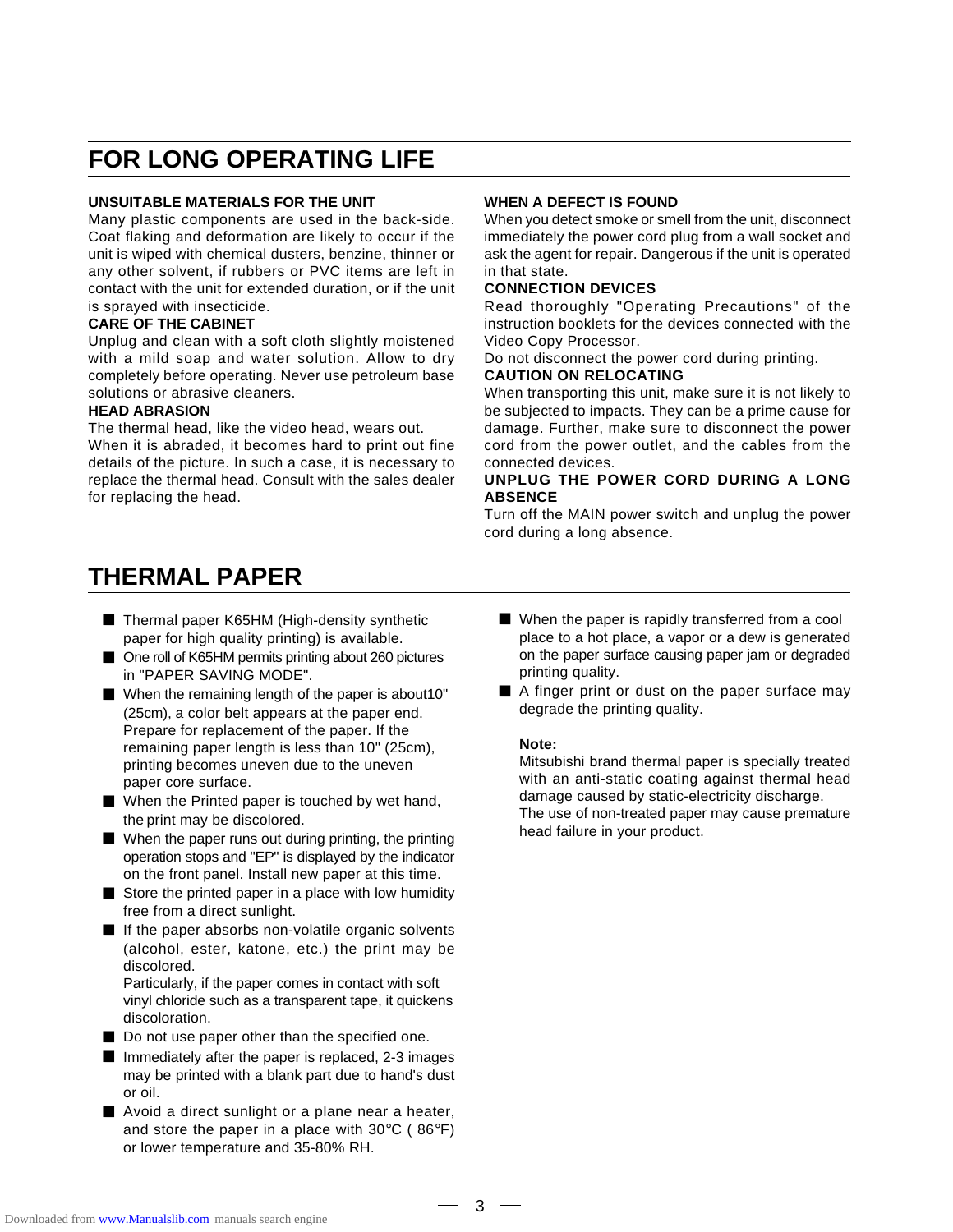## **SAFETY TECHNICAL CHECKS**

Periods: According to the recommendations of the manufacturer of medical device.

- Scope: a) Visual check
	- Housing, cables, operator controls, readout device ( displays, LED etc.), labels, accessories, instruction manual.
	- b) Function test Performance check acc. instruction manual, also unity and applicability of set and accessory test.
	- c) Electrical check Safety electrical test of the configuration in accordance with EN60601-1.

" In the interest of safety, avoid the handling of liquids beside the set."

## **RESPONSIBILITY OF THE MANUFACTURER**

The manufacturer, assembler, installer or importer considers himself responsible for the effects on safety, reliability and performance of the EQUIPMENT only if:

- assembly operations, extensions, re-adjustments, modifications or repairs are carried out by persons authorized by him, and
- the electrical installation of the relevant room complies with the IEC requirements
- the EQUIPMENT is used in accordance with the instructions for use.
- Any service after expiration of the warranty period will be made at cost. Consult our service station in your place.

## **TECHNICAL DESCRIPTION**

The supplier will make available on request such circuit diagrams, component part lists, descriptions, calibration instructions or other information which will assist the USER's appropriately qualified technical personnel to repair those parts of the EQUIPMENT which are classified by the manufacturer as repairable.

The use of ACCESSORY equipment not complying with the equivalent safety requirements of this equipment may lead to a reduced level of safety of the resulting system. Consideration relating to the choice shall include:

– use of the accessory in the PATIENT VICINITY

– evidence that the safety certification of the ACCESSORY has been performed in accor dance to the appropriate EN60601-1 and/or EN60601-1-1 harmonized national standard.

The transportation and storage environmental conditions are:

Temperature : -20°C - +60°C (-4°F - +140°F)

Humidity : 90%RH or less at 40°C (104°F)

Note : The above transportation environmental conditions indicate the storage environmental conditions during transport.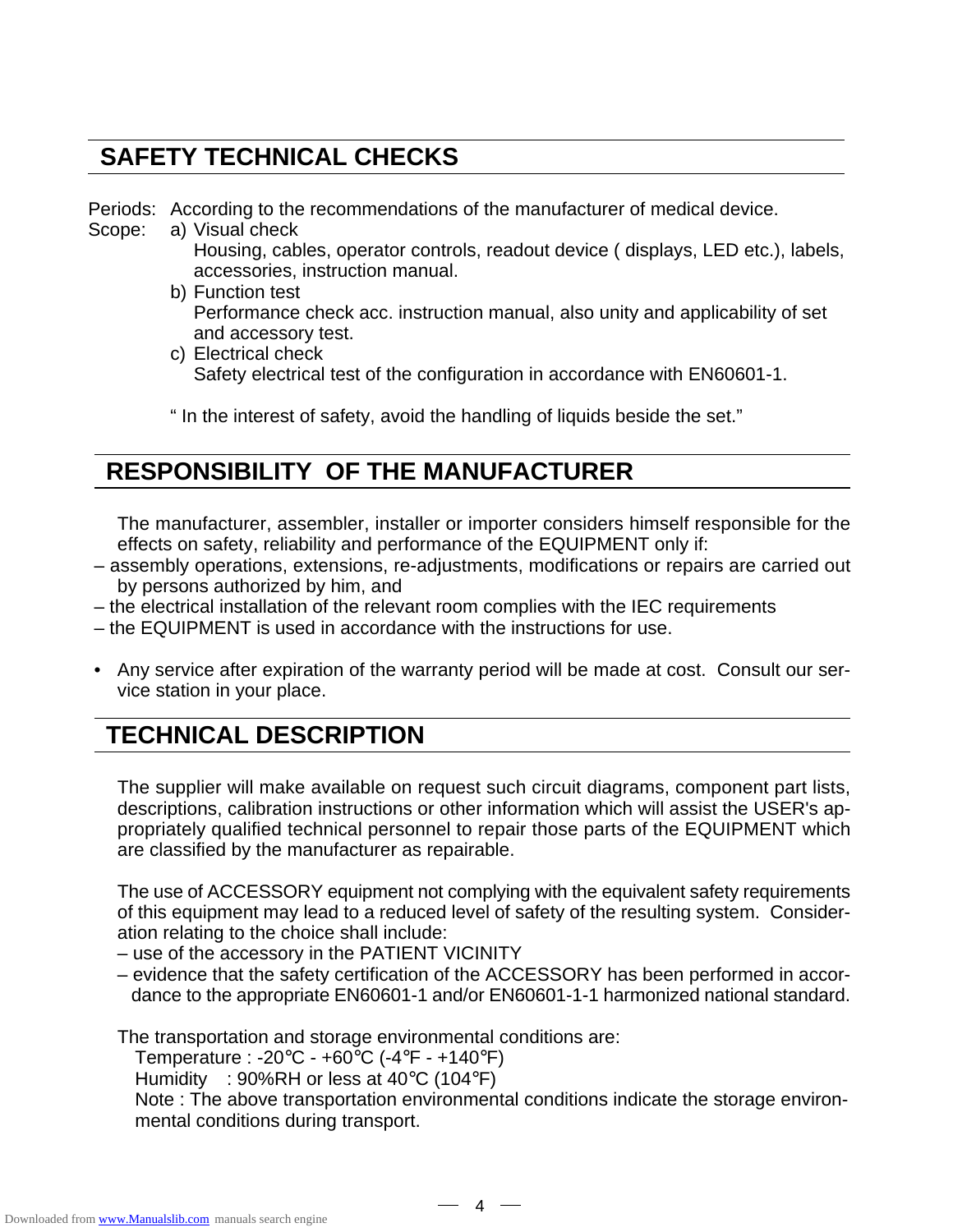# **3 FEATURES AND FUNCTIONS**

## **Front Panel**



|                       | <b>Name</b>               | <b>Function</b>                                                                                                   | <b>Reference</b><br>Page |
|-----------------------|---------------------------|-------------------------------------------------------------------------------------------------------------------|--------------------------|
| 0                     | Power switch              | Turns on/off the power.                                                                                           | 11                       |
| ❷                     | <b>Brightness buttons</b> | Press these buttons to select brightness<br>adjustment mode.                                                      | $13 - 14$                |
| ❸                     | <b>Contrast buttons</b>   | Press these buttons to select the contrast<br>adjustment mode.                                                    | $13 - 14$                |
| ❹                     | Indicator                 | Displays standby, functions and error<br>messages.                                                                | 19                       |
| ❺                     | Print size button         | Press this button to change the print size.                                                                       | 16                       |
| ❻                     | Gamma button              | Press this button to change the $\gamma$ -curve.                                                                  | 15                       |
| 0                     | Copy/Feed button          | Hold down this button to feed the paper.<br>Press this button for additional copies of<br>the previous print-out. | $11 - 12$                |
| 0                     | <b>Print button</b>       | Press this button to memorize and print<br>the picture displayed at that instant.                                 | 11                       |
| $\boldsymbol{\Theta}$ | <b>Print exit/Cutter</b>  | Printed paper will come out through this<br>slot./ Cut the printed paper here.                                    | 7                        |
| ⑩                     | Lever                     | Door open                                                                                                         |                          |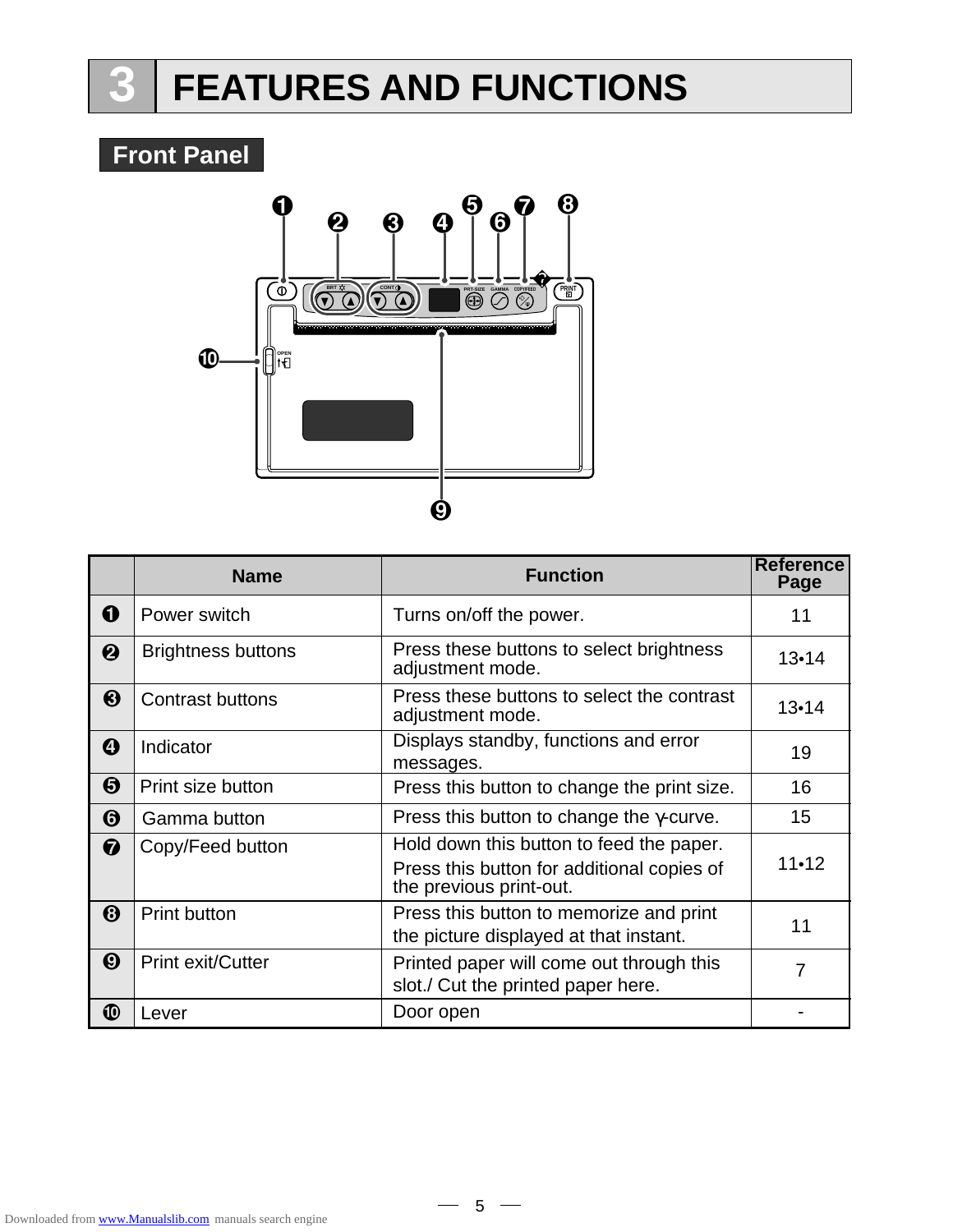

#### **POTENTIAL EQUALIZATION TERMINAL**

 This is used to equalize the potential of the equipment connected to this unit. For details refer to the installation instruction of equipment to be connected.

|                                                 | <b>Name</b>                              | <b>Function</b>                                   | <b>Reference</b><br>Page |
|-------------------------------------------------|------------------------------------------|---------------------------------------------------|--------------------------|
| ➊                                               | Horizontal position control              | Adjust the horizontal position of a<br>picture.   |                          |
| $\boldsymbol{\mathrm{\Phi}}$                    | AFC <sup>*</sup> control                 | Adjust automatic frequency control.               |                          |
| ®                                               | <b>VIDEO IN connector</b><br>(BNC type)  | Video signal input.                               | $9 - 10$                 |
| ❹                                               | <b>VIDEO OUT connector</b><br>(BNC type) | Video signal output (Monitor output).             | $9 - 10$                 |
| G                                               | <b>MODE</b> switch                       | Selects special functions.                        | $21 - 23$                |
| $\bf \Phi$                                      | Remote control terminal                  | Terminal to connect the remote<br>control.        | 12                       |
| $\boldsymbol{\boldsymbol{\boldsymbol{\omega}}}$ | Power terminal (AC LINE)                 | Connect the power cord to this terminal.          | $9 - 10$                 |
| $\bf \Phi$                                      | Potential equalization terminal          | Makes the connected equipment<br>potential equal. |                          |

\*AFC : Automatic Frequency Control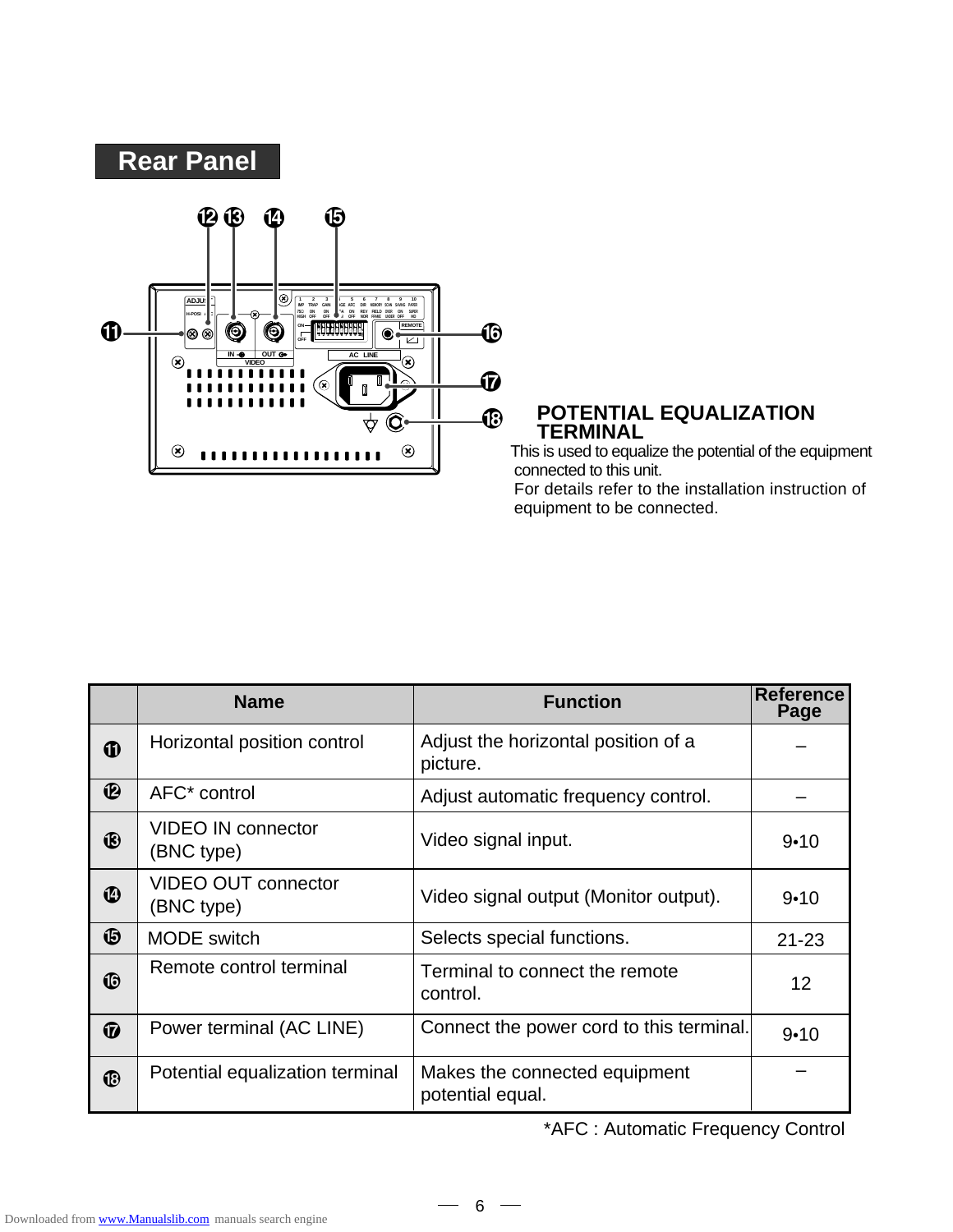# **4 INSTALLATION OF PAPER**

## **Paper (High-density paper K65HM)**

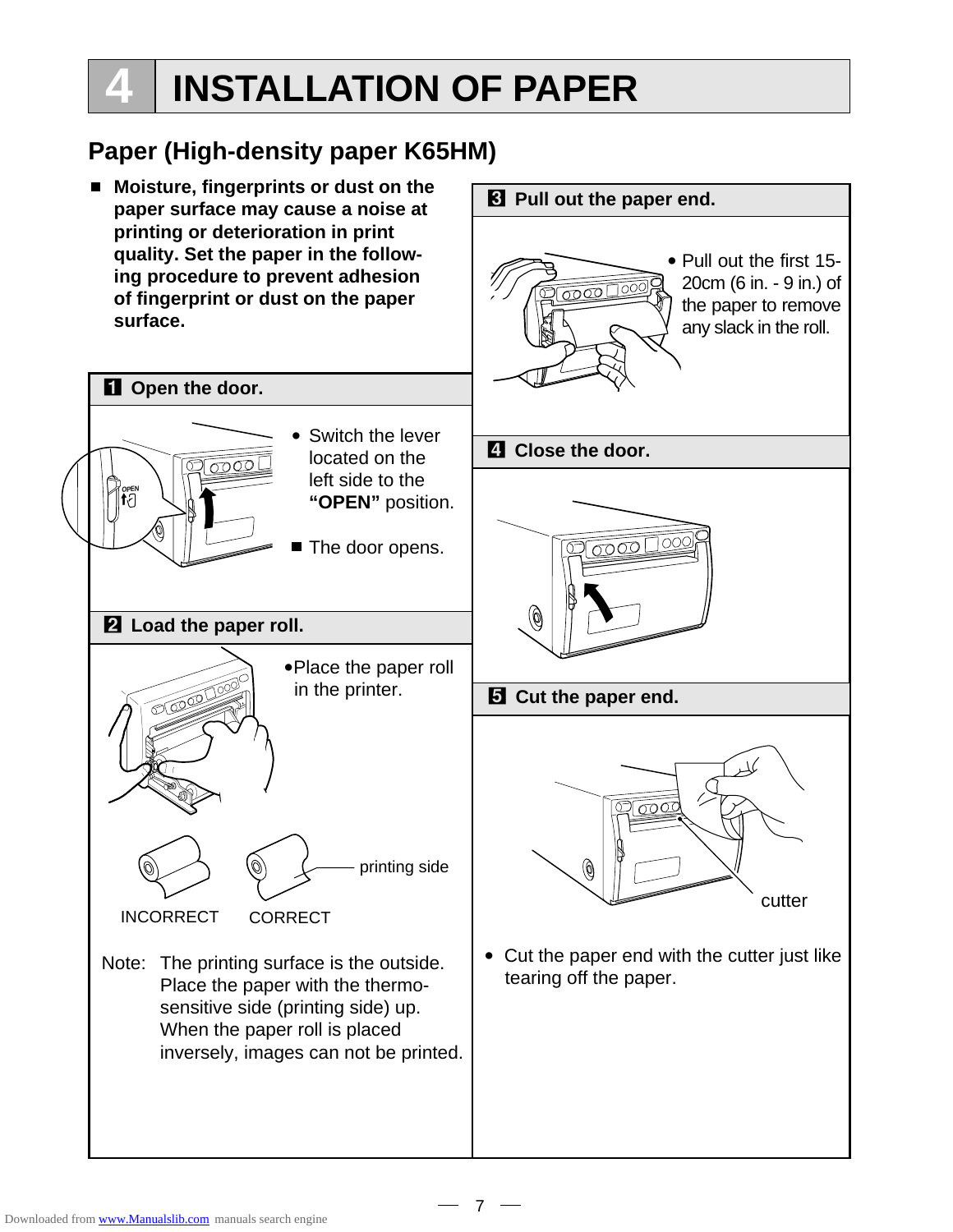## ■ When setting the paper, observe the following **precautions to prevent paper jam.**

| Do not use defective paper. |                                           |
|-----------------------------|-------------------------------------------|
|                             | Do not use the bent or wrinkled<br>paper. |
|                             |                                           |



If the side of the print paper is uneven or the core is sticking out, the amount of paper feeding after printing may vary.

When the side of paper is uneven or the core is sticking out, install the print paper after making the paper side even.



## **CAUTION**

- Keep the high-density paper away from fingerprint, dust or moisture when storing it.
- Do not touch the rubber roller. Do not stain or damage the roller surface.
- Do not touch the thermal head (located behind the cutter). When printing, the thermal head is heated to high temperature.
- Do not touch the cutter blade.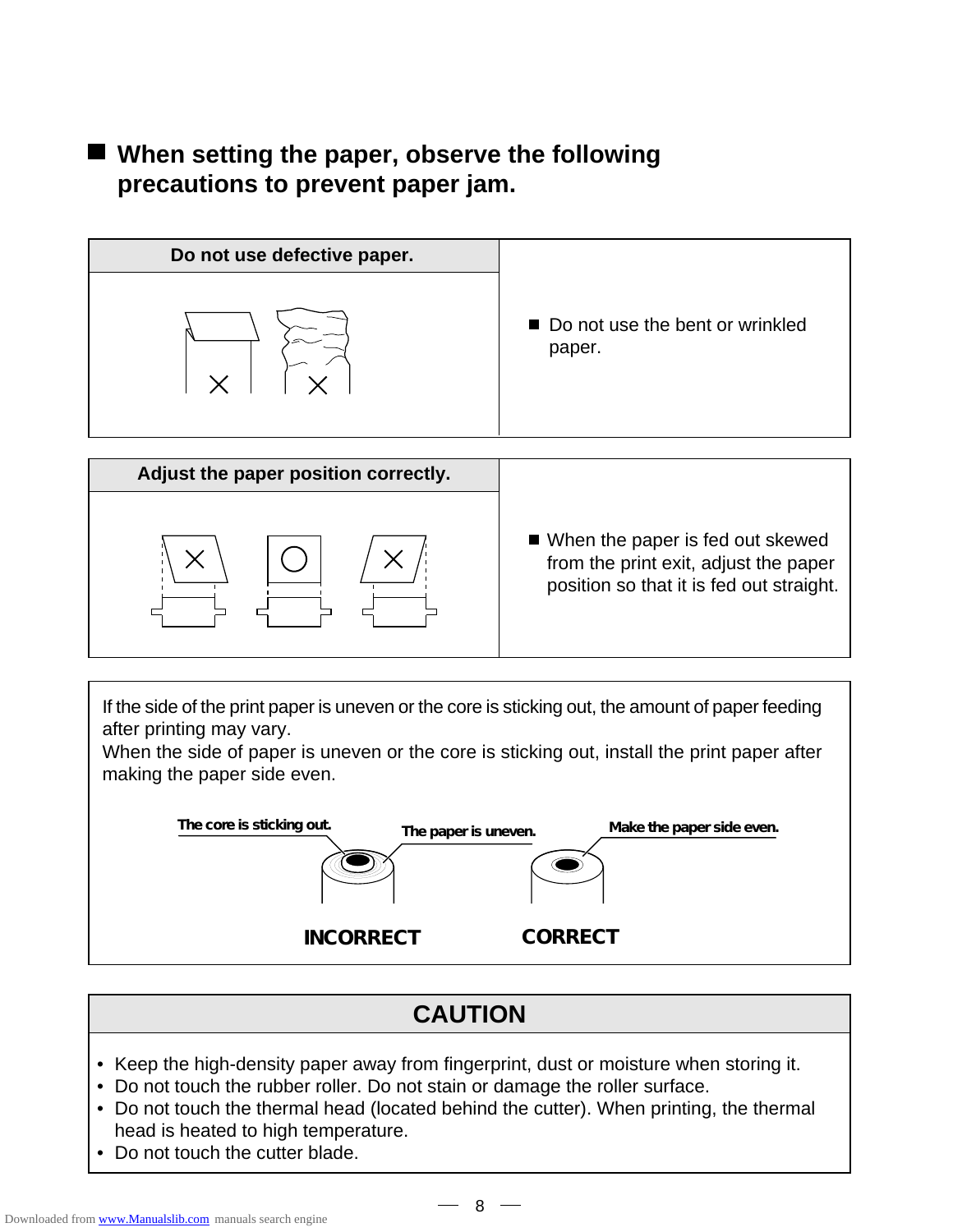## **Connecting to various composite video signal equipments such as medical equipment.**

## **Composite Video Signal**

1 Turn off the power switches of the Video copy processor and Video signal equipment the equipment to be connected. **Television** 2 Connect the VIDEO input terminal of the Video copy processor to the video output terminal of the connecting equipment. **Rear panel To VIDEO To VIDEO**  $=$ (® **ADJUST 1 2 3 4 5 6 7 8 9 10 output IN IMP TRAP GAIN IMAGE AFC DIR MEMORY SCAN SAVING PAPER 75**Ω **ON ON NEGA ON REV FIELD OVER ON SUPER H-POSI AFC 10 3 4 5 6 7 8 9 7 8 9 7 8 9 7 8 9 7 8 9 7 8 9 7 8 9 7 8 9 7 8 9 7 8 9 7 8 9 7 8 9 7 8 9 7 8 9 7 8 9 7 8 9 7 8 9 7 8 9 7 8 9 7 8 9 7 8 9 7 8 9 7 8 9 7 8 9 7 8 9 7 8 9 7 8 9 7 8 9 7 8 9 7 8 9 7 8 9 7 8 9 7 8 9 7 8 9 7 8 9**  $\circledcirc$ **REMOTE terminal terminal** |® ®|  $\overline{\boxtimes}$ त । **OFF IN OUT AC LINE NOTE** r Tik **VIDEO VCR** ∈ி∎ி **To VIDEO** (O) **OUT terminal**  $^{\circledR}$  $^{\circledR}$ ................ **LASER DISC�**  $|\mathbf{r}_i|$  and  $|\mathbf{r}_i|$ **Video disc player Connect Power cord To VIDEO input terminal**

**E THE** 

**Camera-type VCR**

## **Setting of Switches**

- The following is an example of MODE switch setting.
- Refer to pages 21 23 for the MODE switch settings.



| SW-NO.         | Setting      |
|----------------|--------------|
| 1              | $75\Omega$   |
| 2              | ON           |
| $\overline{3}$ | <b>OFF</b>   |
| 4              | POSI         |
| $\overline{5}$ | OFF          |
| 6              | <b>NOR</b>   |
| 7              | <b>FRAME</b> |
| 8              | <b>UNDER</b> |
| 9              | <b>OFF</b>   |
| 10             | HD           |
|                |              |

**Monitor**

■ Select γ-curve "  $Z$ " for video equipment. Refer to the γ-curve set mode on page 15. Refer to the " MODE SWITCH FUNCTIONS " on page 21.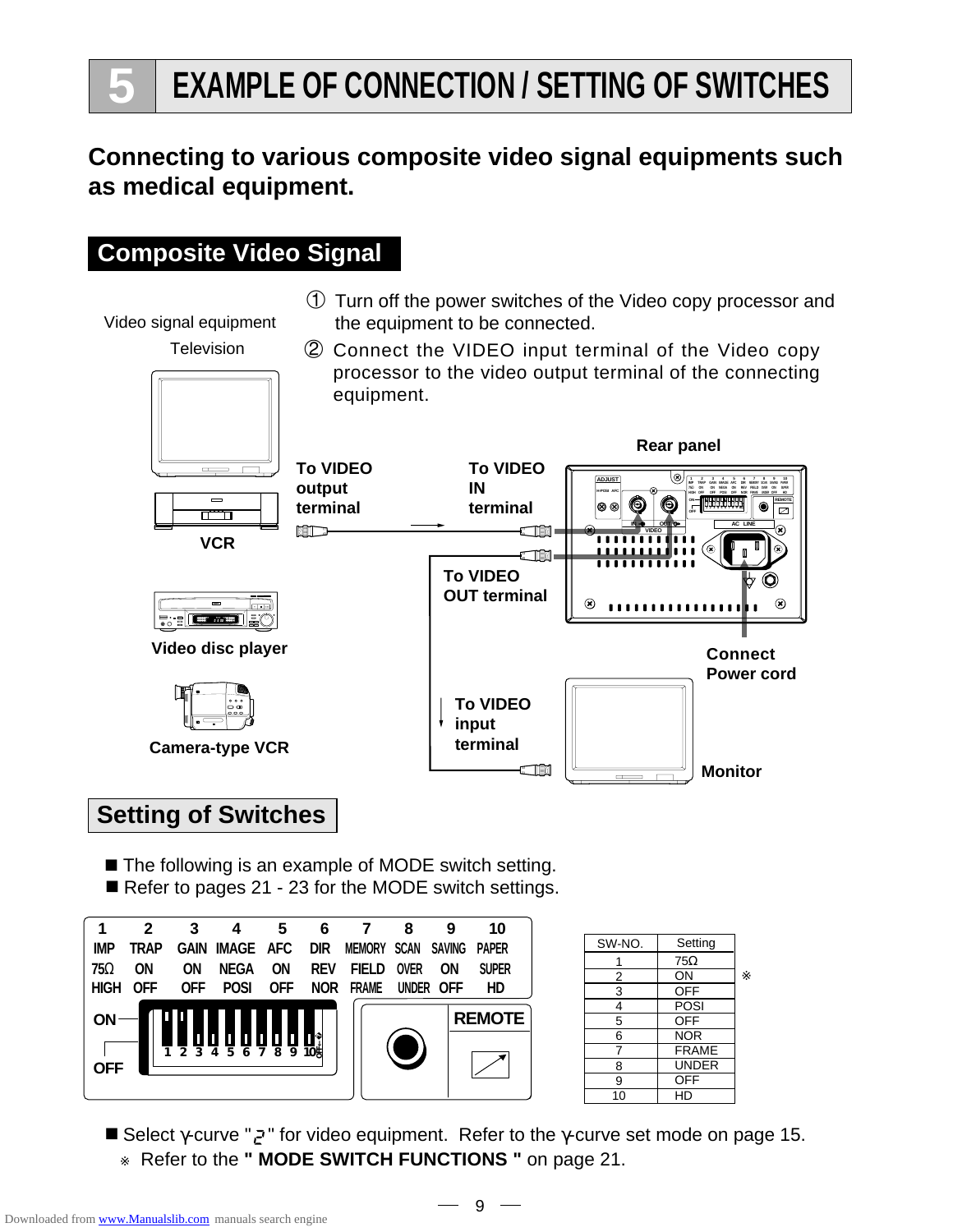## **For the functions of the MODE switch, refer to "MODE SWITCH FUNCTIONS" on page 21 - 23.**

## **Medical Video Signal**



#### **Setting of Switches**

Set the MODE switch as follows: (This is standard setting.)

| 1                       | 2          | 3           | 4                | 5          | 6               |               | 8            | 9             | 10            |
|-------------------------|------------|-------------|------------------|------------|-----------------|---------------|--------------|---------------|---------------|
| <b>IMP</b>              | TRAP       | <b>GAIN</b> | <b>IMAGE AFC</b> |            | <b>DIR</b>      | <b>MEMORY</b> | SCAN         | <b>SAVING</b> | <b>PAPER</b>  |
| $75\Omega$              | ON         | ΟN          | <b>NEGA</b>      | ΟN         | <b>REV</b>      | <b>FIELD</b>  | <b>OVER</b>  | ΟN            | <b>SUPER</b>  |
| <b>HIGH</b>             | <b>OFF</b> | <b>OFF</b>  | <b>POSI</b>      | <b>OFF</b> | <b>NOR</b>      | <b>FRAME</b>  | <b>UNDER</b> | <b>OFF</b>    | HD            |
| <b>ON</b><br><b>OFF</b> |            |             |                  |            | $\overline{10}$ |               |              |               | <b>REMOTE</b> |

| SW-NO.         | Setting      |
|----------------|--------------|
|                | $75\Omega$   |
| 2              | <b>OFF</b>   |
| 3              | <b>OFF</b>   |
| 4              | POSI         |
| $\overline{5}$ | <b>OFF</b>   |
| 6              | <b>NOR</b>   |
| 7              | <b>FRAME</b> |
| 8              | <b>UNDER</b> |
| 9              | <b>OFF</b>   |
| 10             | HD           |

- **E** Select  $\gamma$ -curve "  $\gamma$ " and "  $\vec{a}$ " "  $\vec{b}$ " for ultrasonic diagnosis equipment. Especially " $\zeta$ " is recommended. Refer to the *γ*-curve set mode on page 15.
- Refer to the " MODE SWITCH FUNCTIONS " on page 21.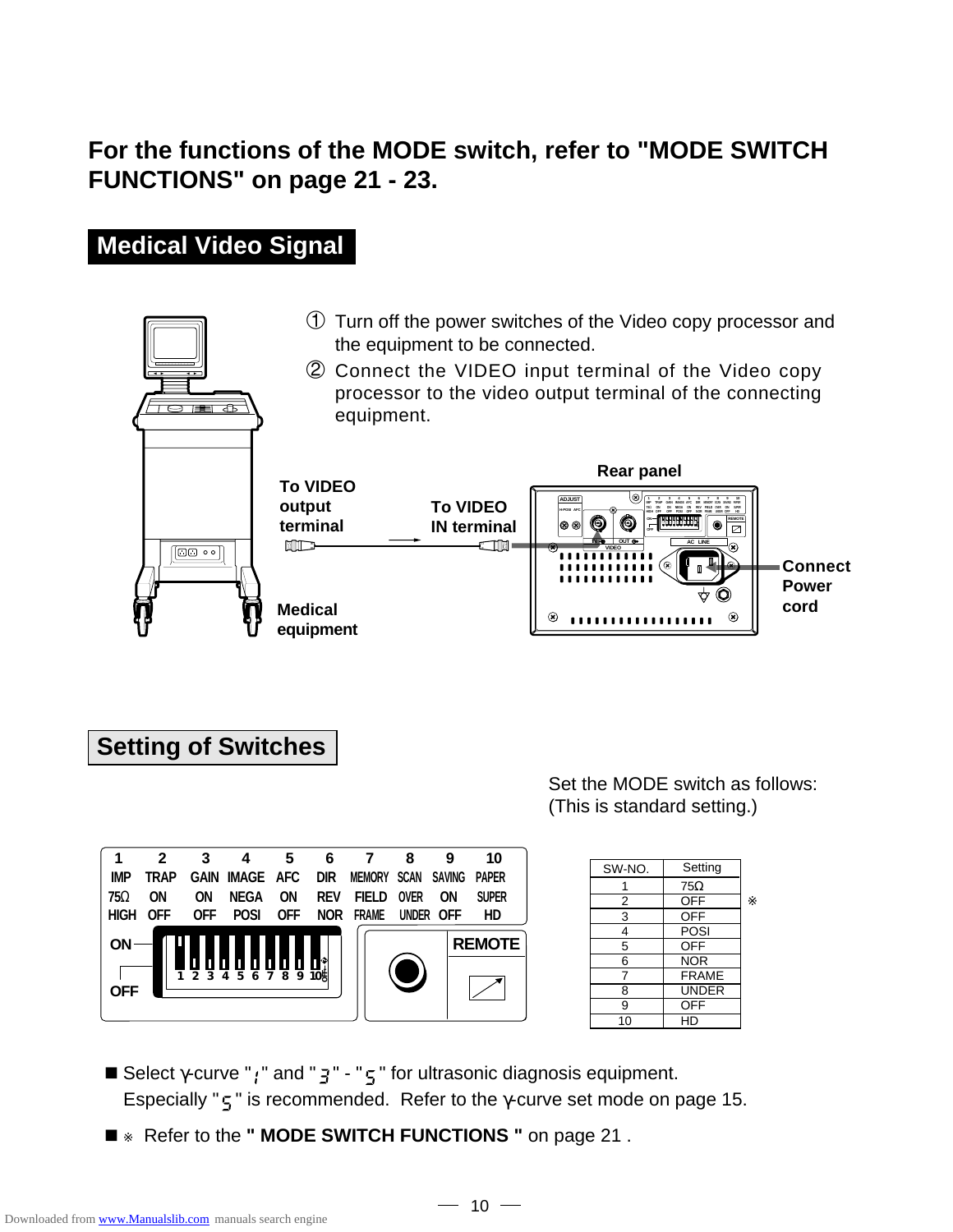# **6 PRINTING**

## **Printing Procedure**



## **Copy Printing**

■ You can set the number of copies by pressing the **"COPY/FEED"** button on the front panel. You can copy the same picture as many times as you desire until the " **PRINT** " button is pressed again.

## **Paper Feeding**

■ Hold down the "**COPY/FEED**" button on the front panel, you can feed the paper.

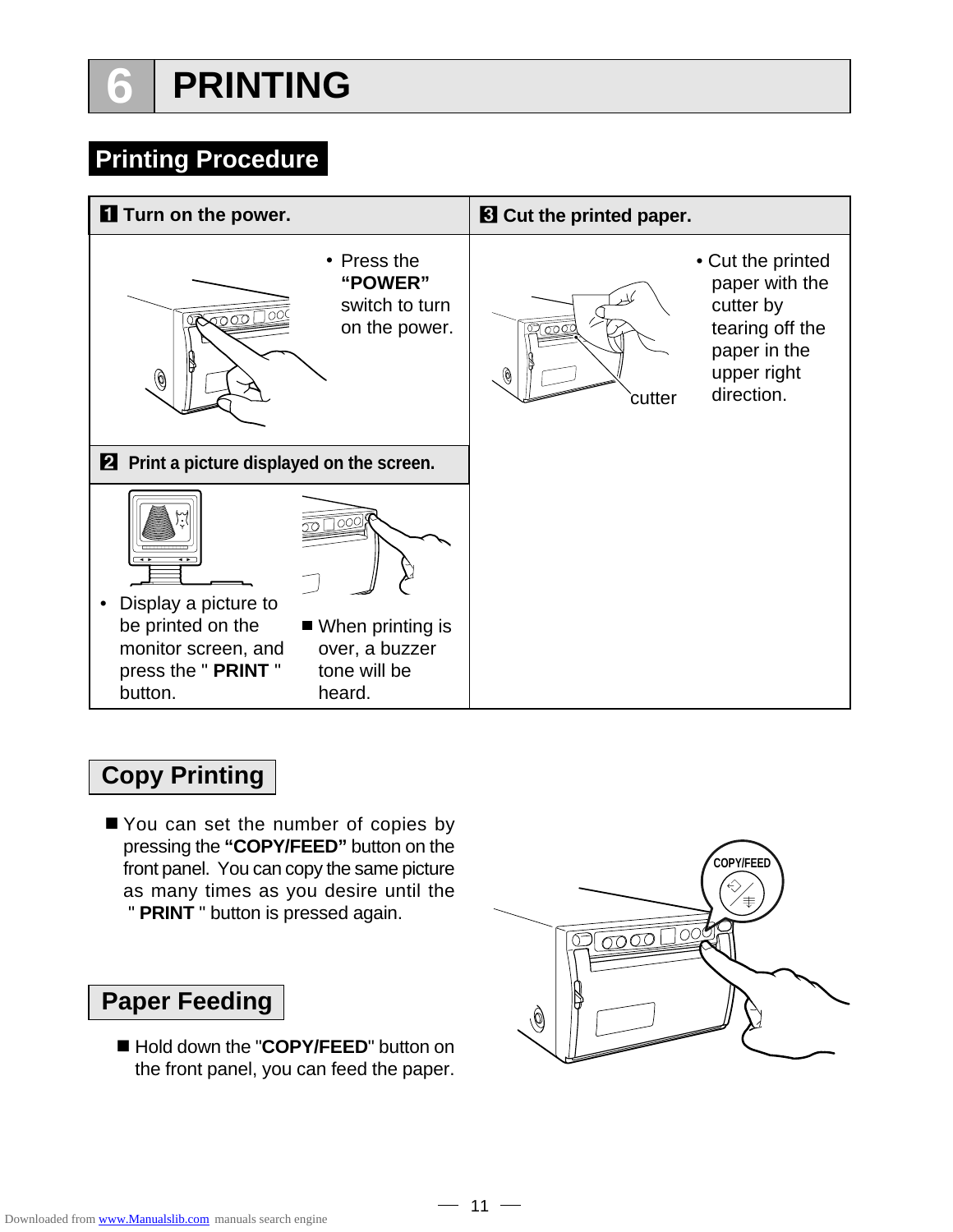## **Use of Remote Control**

- Connect the wired remote control to the remote control terminal on the rear panel.
- **Press the remote control button to** print pictures. This performs the same function as the "**PRINT**" button.



## **Precautions on Printing**

- If printing is continued with a very black picture, the Video copy processor may become overheated. " $E$ H" is indicated, and the button functions become invalid. In this case, wait for a while until the unit is cooled down.
- Avoid pulling out or holding the recording paper during printing or copying. It can cause paper jam. Do not touch the paper until printing or copying ends.
- If printed when there is no input signal, "NO SIGNAL" will be printed under the image.

#### **Paper saving mode**

■ When the paper saving mode switch "SAVING" is selected to "ON" (mode switch #9), print feeding distance is shorter than normal condition.

Before cutting the print, press and hold the " **COPY/FEED** " button on the front panel to advance the paper.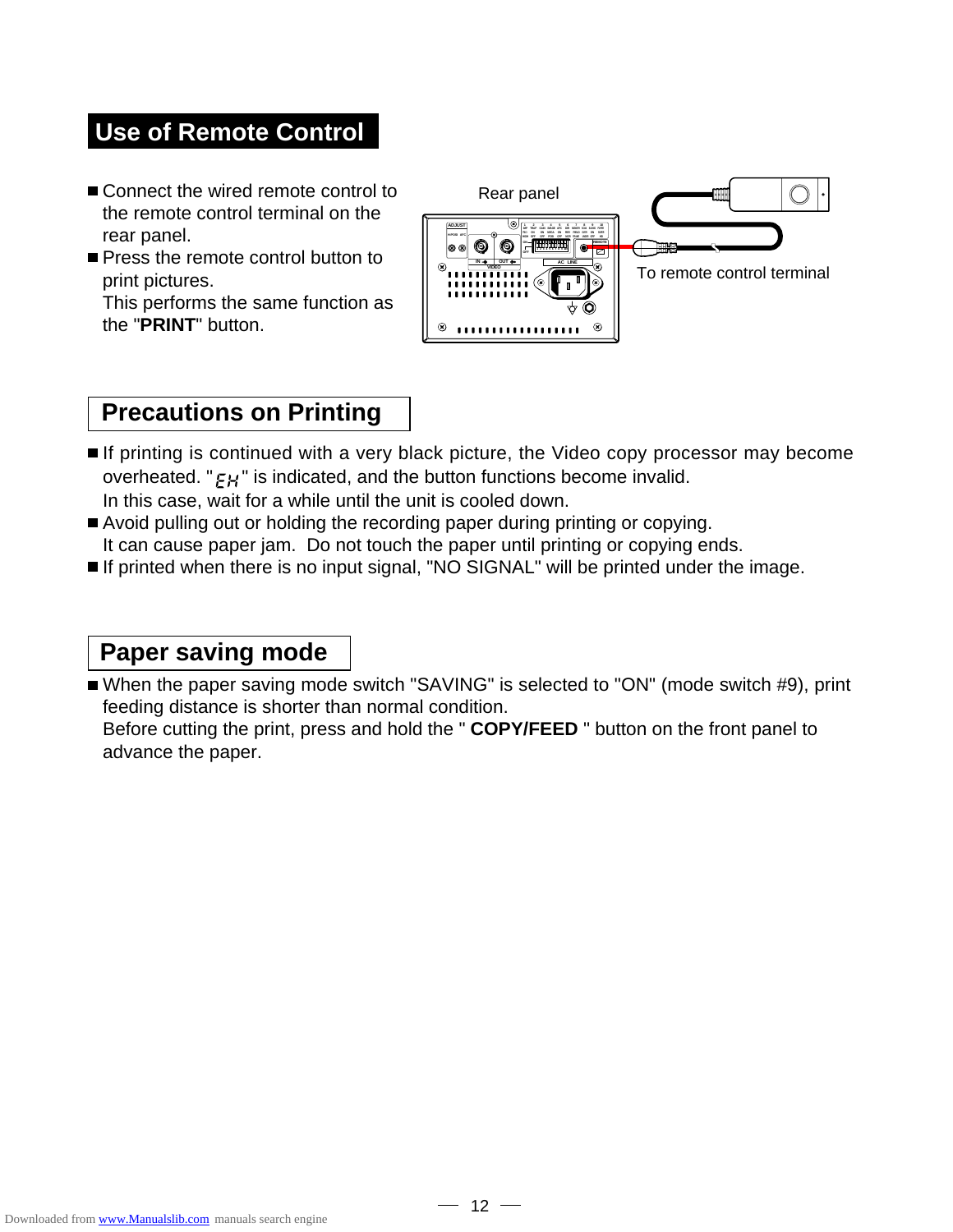## **Adjustment of Brightness/Contrast**

## **You can adjust brightness and contrast of print while observing the monitor screen.**



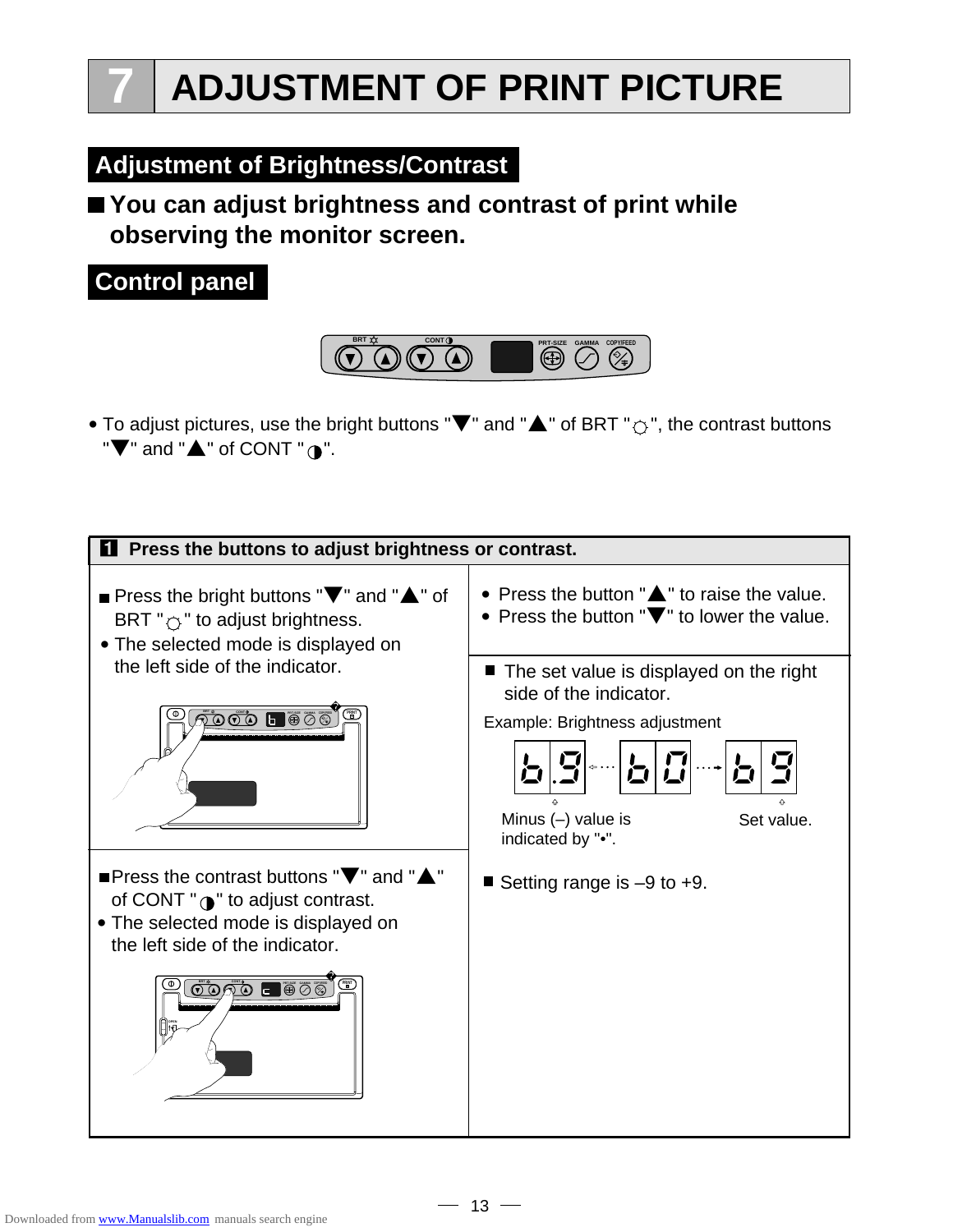

## **ABC mode (Automatic Brightness Control)**

■ ABC mode can be set to adjust the brightness of the print **picture. ABC mode is the function that checks and adjusts automatically the brightness of the input signal whenever the "PRINT" button is pressed.**

## **Setting ABC mode**

| <b>1</b> Turn on the power. | 2 Hold down the "PRT-SIZE" button.                                                                         |
|-----------------------------|------------------------------------------------------------------------------------------------------------|
|                             | $\blacksquare$ Hold down the print size button (PRT-<br>SIZE) " $_{(4)}$ " for approx. 3 seconds.          |
| $^\copyright$               | $\blacksquare\overline{\bigcirc}\,\overline{\otimes}\,\overline{\otimes}$<br>$\circ\circ\circ\circ$<br>Ara |
|                             | • A tone is given and LED display changes<br>from $00$ to $00$ .                                           |
|                             | ABC mode is set.<br>ABC mode will be not released even if<br>the power is turned off.                      |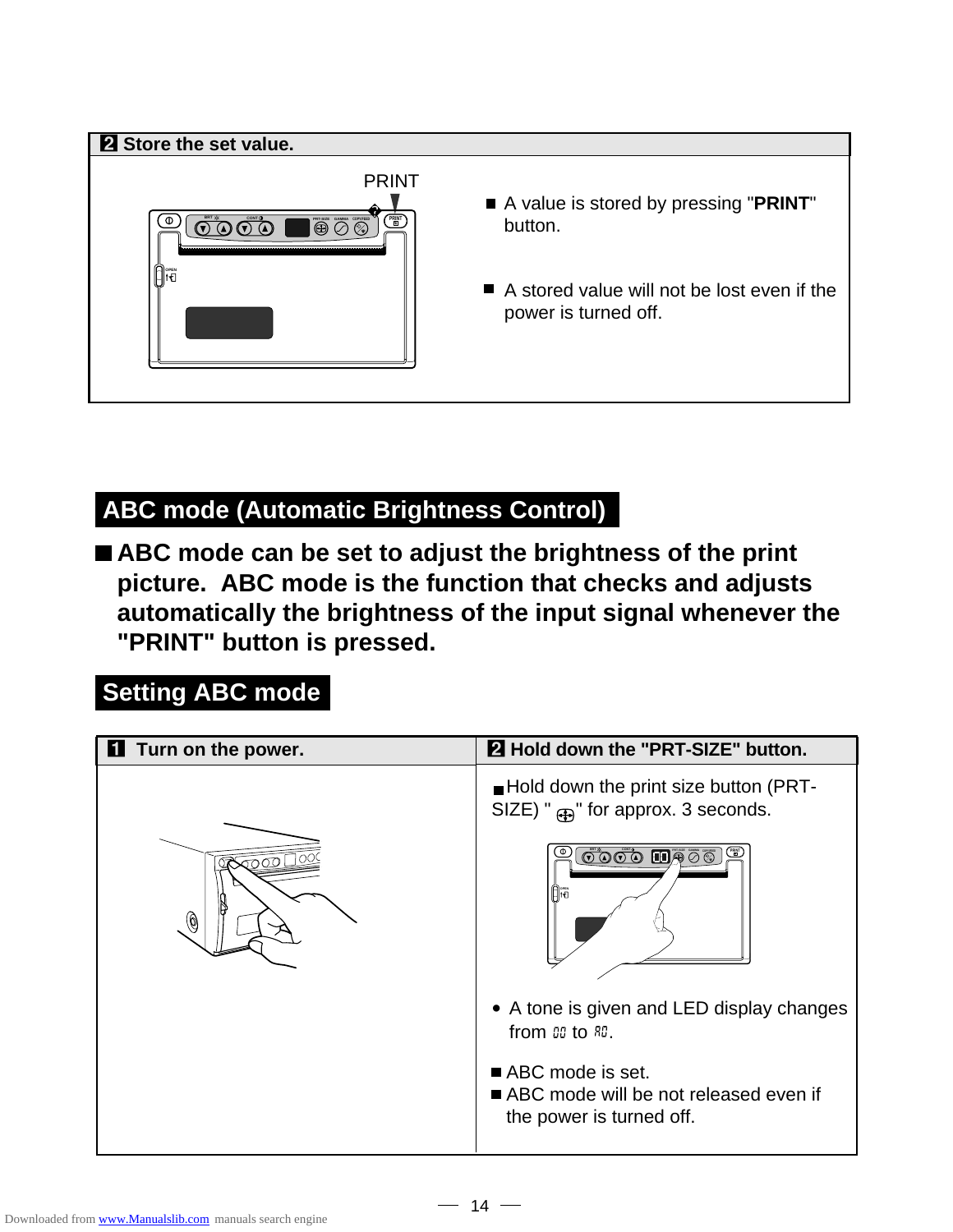## **Releasing ABC mode**

Hold down the print size button " $\bigoplus$ " for approx. 3 seconds. A tone is given, LED display changes from  $R_0$  to  $\omega_0$  and ABC mode is released.

## **Selection of Gamma (**γ**) Curve**

**You can select** γ**-curve by pressing the gamma button " ". Each time the button is pressed, the indicator and** γ**-curve number is switched. After a** γ**-curve number has been selected, press any other button to store the** γ**-curve number.**



| Indicator/Adjustable item   | <b>Adjustable contents</b>                                                                                                                                                                                                                                                                                                                                                                                                                                                                                                                      |
|-----------------------------|-------------------------------------------------------------------------------------------------------------------------------------------------------------------------------------------------------------------------------------------------------------------------------------------------------------------------------------------------------------------------------------------------------------------------------------------------------------------------------------------------------------------------------------------------|
| $\gamma$ -curve set<br>mode | $\blacksquare$ To select the gamma ( $\gamma$ ) curve (density diagram charac-<br>teristic) use this mode. This mode will help optimize<br>prints. There are six settings. Select $\gamma$ -curve "z" for<br>video equipment. Select $\gamma$ -curve "; " and " $\frac{1}{3}$ " - " $\frac{1}{5}$ " for<br>ultrasonic diagnostic equipment. Setting " $\varsigma$ " is recom-<br>mended for ultrasonic equipment. When "5" is selected,<br>the picture will be printed in negative regardless of the<br>setting of #4 DIP-SW on the rear panel. |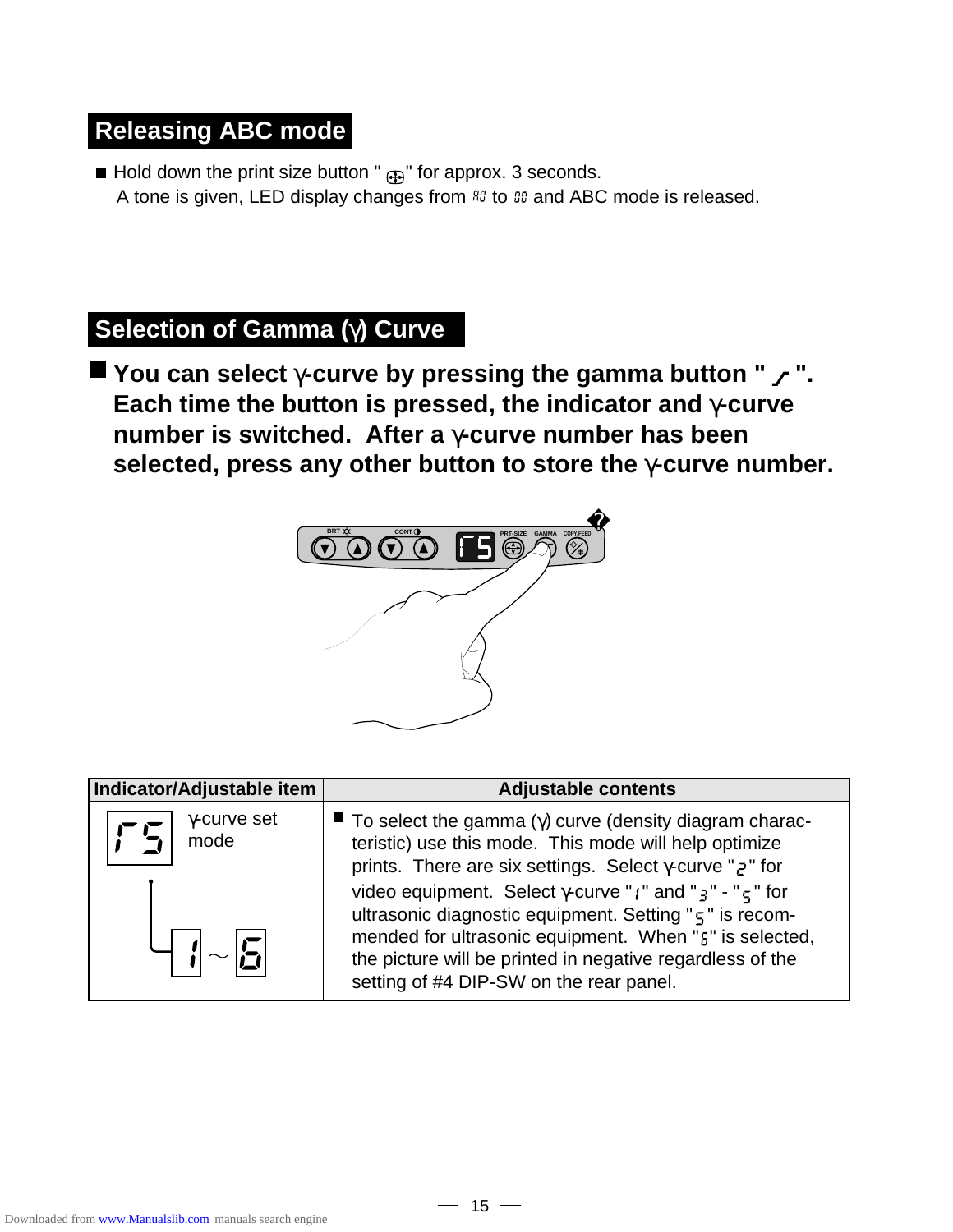## **Selection of Print Size**

## ■ You can select print size by pressing the print-size button

**" ". Each time the button is pressed, the indicator and print size is switched as follows.**

**After a print size has been selected, press any other button to store the print size.**





■ Pressing "**△**" or "▼" of **CONT button when selecting Large 1.5 or Large 1.7, the center position of the print image can be adjusted.**

Note:

When the side (small) or normal (small) size is stored, press the "**PRINT**" button twice to print out. The first press of the "**PRINT**" button will store in memory the first image, the second press of the "**PRINT**" button will memorize the second image and automatically print both images.

## **Resetting the set values**

## ■ You can reset the set values of Brightness, Contrast, Gamma **and Print size.**

- **1** Turn off the power.
- 2 While pressing **PRT-SIZE** button and **GAMMA** button, turn on the power.
- **3** The set values are reset.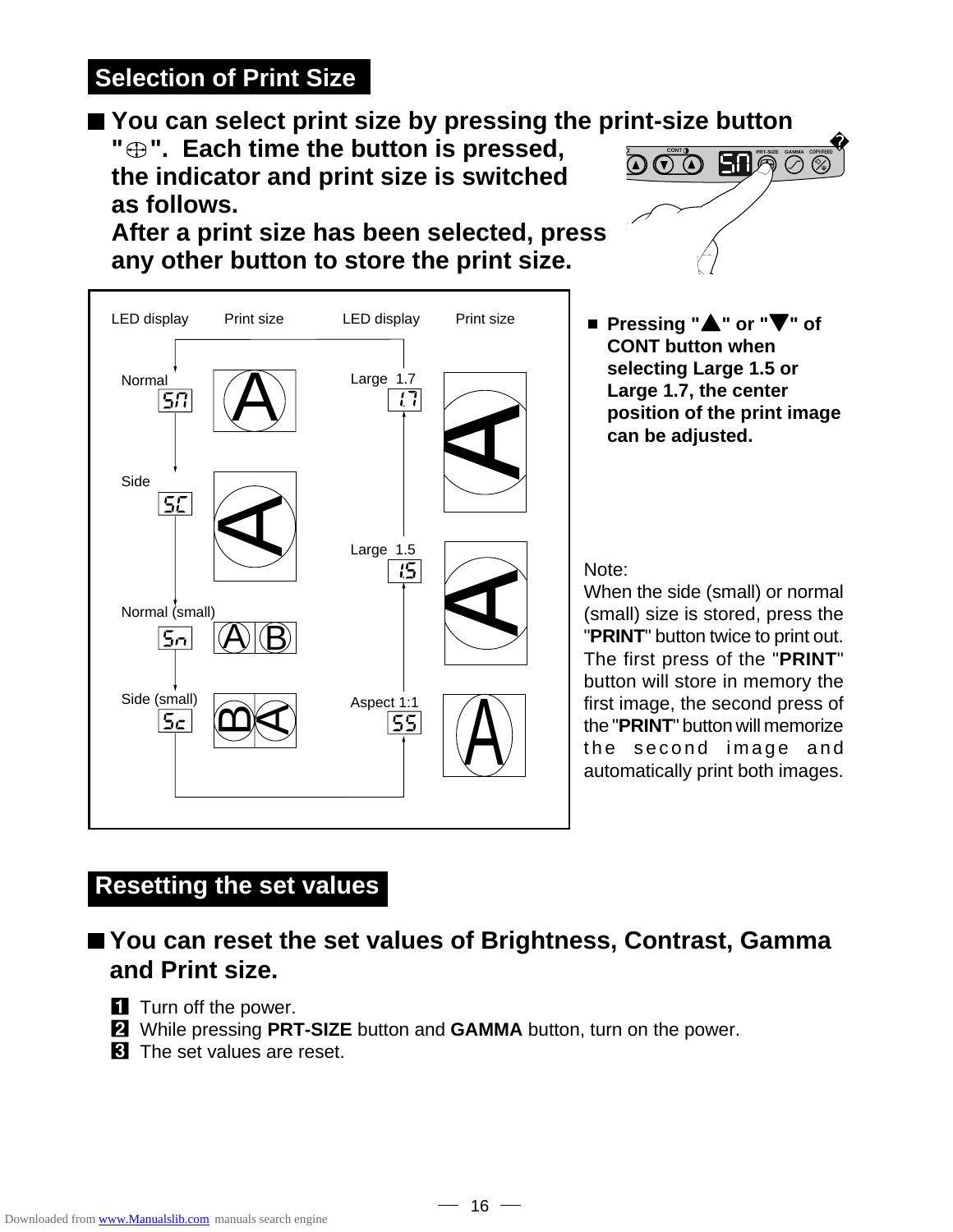## **Locking the settings**

## **You can lock the setting of each button on the front panel (BRT, CONT, PRT-SIZE, GAMMA) .**

## **Locking the setting (e.g. brightness)**

| <b>1</b> Turn on the power.                         | 2 Lock the setting of the brightness                                                                                                                                                                                                     |  |  |
|-----------------------------------------------------|------------------------------------------------------------------------------------------------------------------------------------------------------------------------------------------------------------------------------------------|--|--|
| • Press the "POWER" switch to turn on<br>the power. | (BRT)<br>• While holding down the " $\blacktriangledown$ " or " $\blacktriangle$ " of<br><b>BRT</b> button, press the "PRINT" button<br>for approx. 3 seconds.<br>A tone is given and the setting of the<br><b>BRT</b> button is locked. |  |  |
|                                                     | $\overline{\circ}$<br>$\circledcirc$                                                                                                                                                                                                     |  |  |

■ The lock will not be released when the power is turned off.

## **Releasing the locking**

While holding down the button that needs the lock function cancelled, press the **"PRINT"** button for approx. 3 seconds.

A tone is given and the lock is released.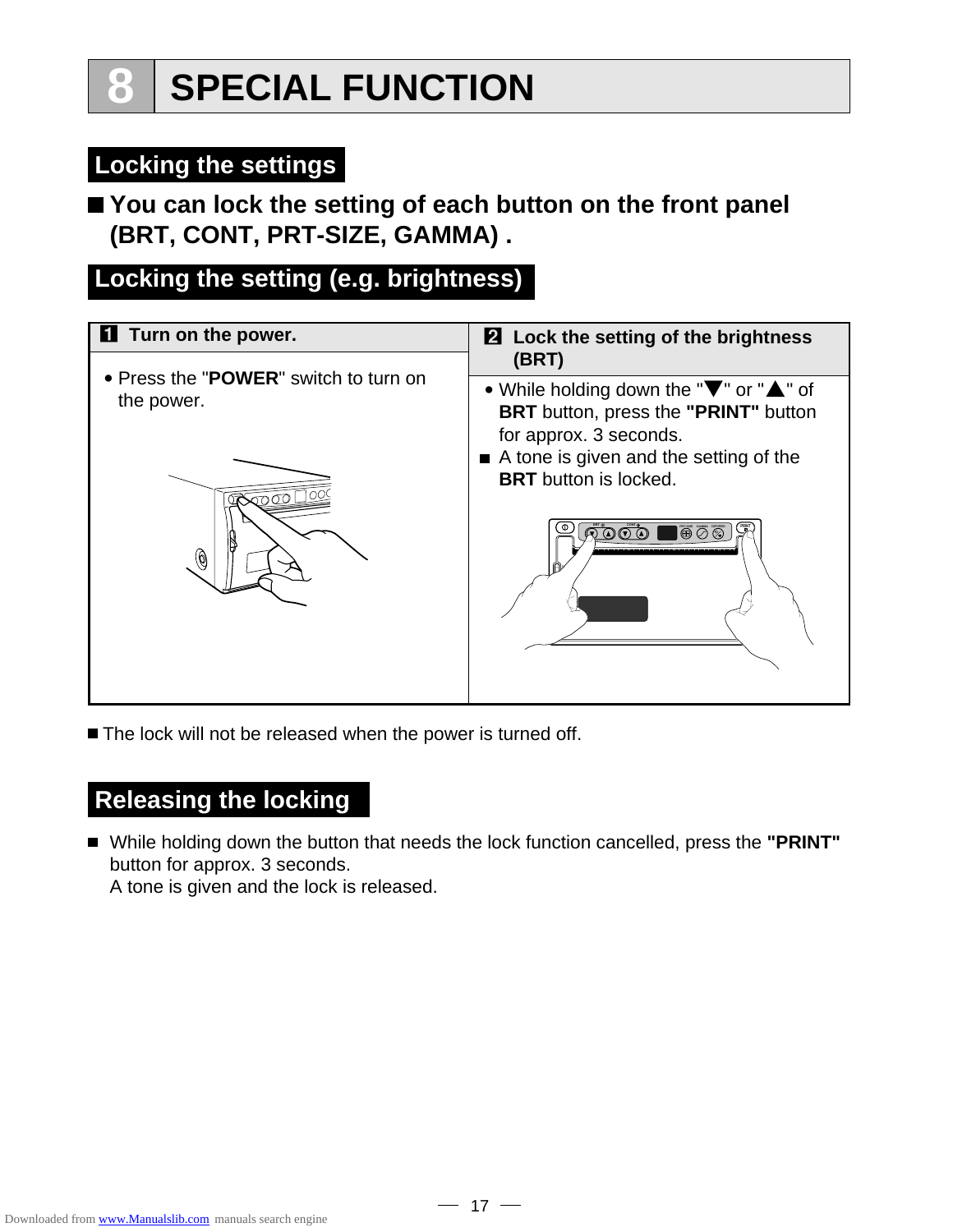## **Printing the set conditions**

## **You can print the set conditions of BRT, CONT and GAMMA under the image.**

| <b>1</b> Turn on the power.                                                                                                                                                                                                                                                           | <b>B</b> Set to the stand-by status.                                                                                                                                                                                                               |  |  |
|---------------------------------------------------------------------------------------------------------------------------------------------------------------------------------------------------------------------------------------------------------------------------------------|----------------------------------------------------------------------------------------------------------------------------------------------------------------------------------------------------------------------------------------------------|--|--|
| • Press the "POWER" switch to turn on<br>the power.<br>$\sim$<br>◉<br>2 Make a setting to print the set conditions.                                                                                                                                                                   | • While holding down the "V" of BRT<br>button, press the "A" of BRT button<br>for approx. 3 seconds till a "Peep" sounds.<br>" $\text{m}$ " is displayed on the indicator.<br>$\bar{\mathfrak{gl}}$ 200 $\mathbf{H}$ 00 $\overline{\mathfrak{sl}}$ |  |  |
| • While holding down the "V" of BRT                                                                                                                                                                                                                                                   | 4 Print the set conditions.                                                                                                                                                                                                                        |  |  |
| button, press the "A" of BRT button for<br>approx. 3 seconds till a "Peep" sounds.<br>" $\eta$ " is displayed on the indicator.                                                                                                                                                       | • Press the "PRINT" button.<br>Refer to the pages 11 to 12 for<br>printing procedure.                                                                                                                                                              |  |  |
| $\mathbb{R}$ oo $\blacksquare$ e $\circ$ o $\mathbb{Z}$                                                                                                                                                                                                                               | $\circ$ $\circ$ $\circ$ $\circ$ $\circ$<br>$\circledast$                                                                                                                                                                                           |  |  |
| • To select whether the printing conditions<br>are printed or not, press the " $\nabla$ " or<br>▲" of CONT button.<br>$\blacksquare$ " $\lbrack a \rbrack$ " or " $\lbrack a \rbrack$ " is displayed on the indicator.<br>mode<br>indicator<br>Printing<br>., t<br>Not printing<br>-0 | Example<br>Set conditions                                                                                                                                                                                                                          |  |  |

■ The set mode will not be lost even if the power is turned off.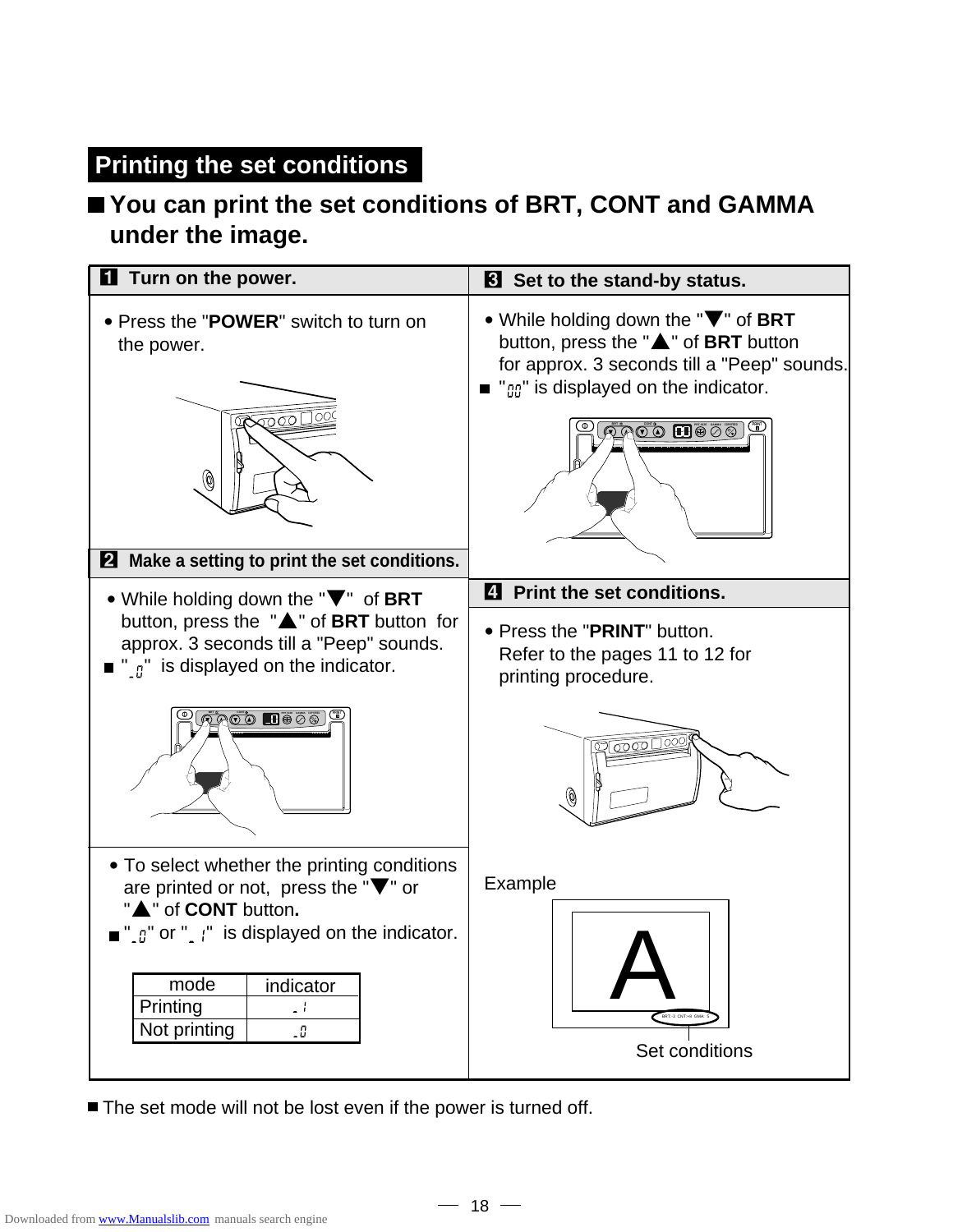# **9 ERROR DISPLAY**

## **When an error in operation occurs it is warned by an audible alarm and a visible error display in the LED indicator.**

| <b>Cause/Error display</b> | <b>Symptom/ Remedy</b>                                                                                                        |
|----------------------------|-------------------------------------------------------------------------------------------------------------------------------|
| No paper                   | [Symptom]<br>. When the paper runs out or the paper is not installed,<br>printing becomes impossible and alarm tone is given. |
|                            | [Remedy]<br>Install brand-new paper according to "4. INSTALLATION OF<br><b>PAPER</b> " on page 7.                             |

| <b>Cause/Error display</b>           | <b>Symptom/ Remedy</b>                                                                                                                                      |
|--------------------------------------|-------------------------------------------------------------------------------------------------------------------------------------------------------------|
| <b>Overheat</b><br>$\left( 2\right)$ | [Symptom]<br>• When the head gets over-heated, " $\epsilon H$ " is displayed on the<br>indicator.<br>In this case, all the button functions become invalid. |
|                                      | [Remedy]<br>Wait until the head is cooled down.                                                                                                             |

| <b>Cause/Error display</b> | <b>Symptom/ Remedy</b>                                                                                                                                                                                                                                                                                                                                                                                                                                                                           |
|----------------------------|--------------------------------------------------------------------------------------------------------------------------------------------------------------------------------------------------------------------------------------------------------------------------------------------------------------------------------------------------------------------------------------------------------------------------------------------------------------------------------------------------|
| <b>3</b> Button input      | [Symptom]                                                                                                                                                                                                                                                                                                                                                                                                                                                                                        |
| error<br>とと                | • An alarm tone is given once, "Eh" is displayed for one second<br>in the indicator, and button operation is nullified in the following<br>cases:<br>The function value change button " $\nabla$ " or " $\triangle$ " is pressed<br>exceeding the value range during adjustment of brightness or<br>contrast.<br>The "COPY/FEED" button is pressed exceeding the limit value<br>during setting the number of copies.<br>The "COPY/FEED" button is pressed first after the power is<br>turned on. |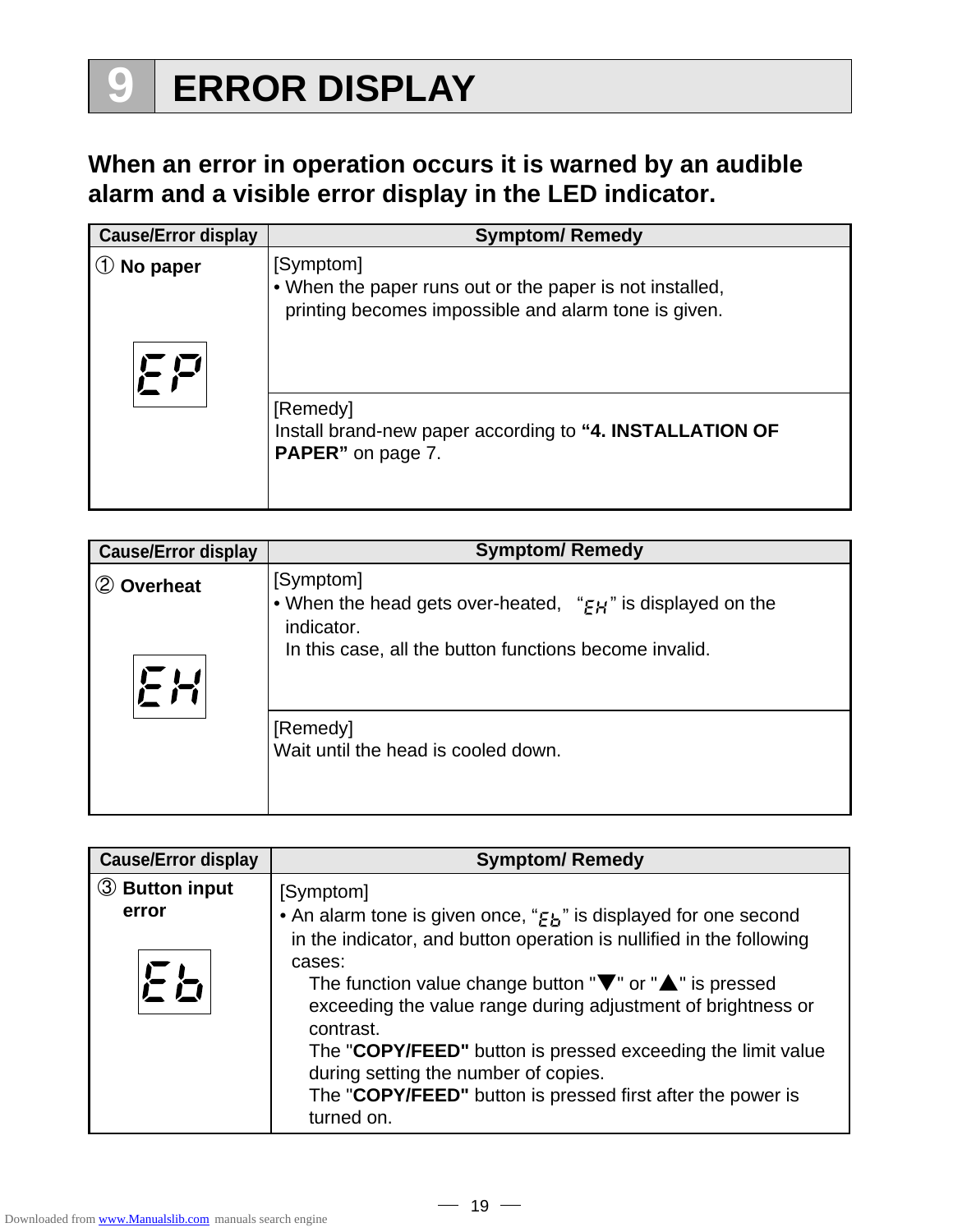| <b>Cause/Error display</b> | <b>Symptom/ Remedy</b>                                      |
|----------------------------|-------------------------------------------------------------|
| Door error<br>(4)          | [Symptom]<br>• When the door opens, an alarm tone is given. |
| Eo                         |                                                             |
|                            | [Remedy]<br>Close the door.                                 |
|                            |                                                             |

| <b>Cause/Error display</b> | <b>Symptom/ Remedy</b>                                                                                                                                                                                    |
|----------------------------|-----------------------------------------------------------------------------------------------------------------------------------------------------------------------------------------------------------|
| 5 Gear lock error          | [Symptom]<br>• When the thermal head does not automatically go up after<br>printing, an alarm tone is given.<br>• " $E_L$ " is displayed in the indicator and all the button functions<br>become invalid. |
|                            | [Remedy]<br>Turn the power off. Then turn it on again.                                                                                                                                                    |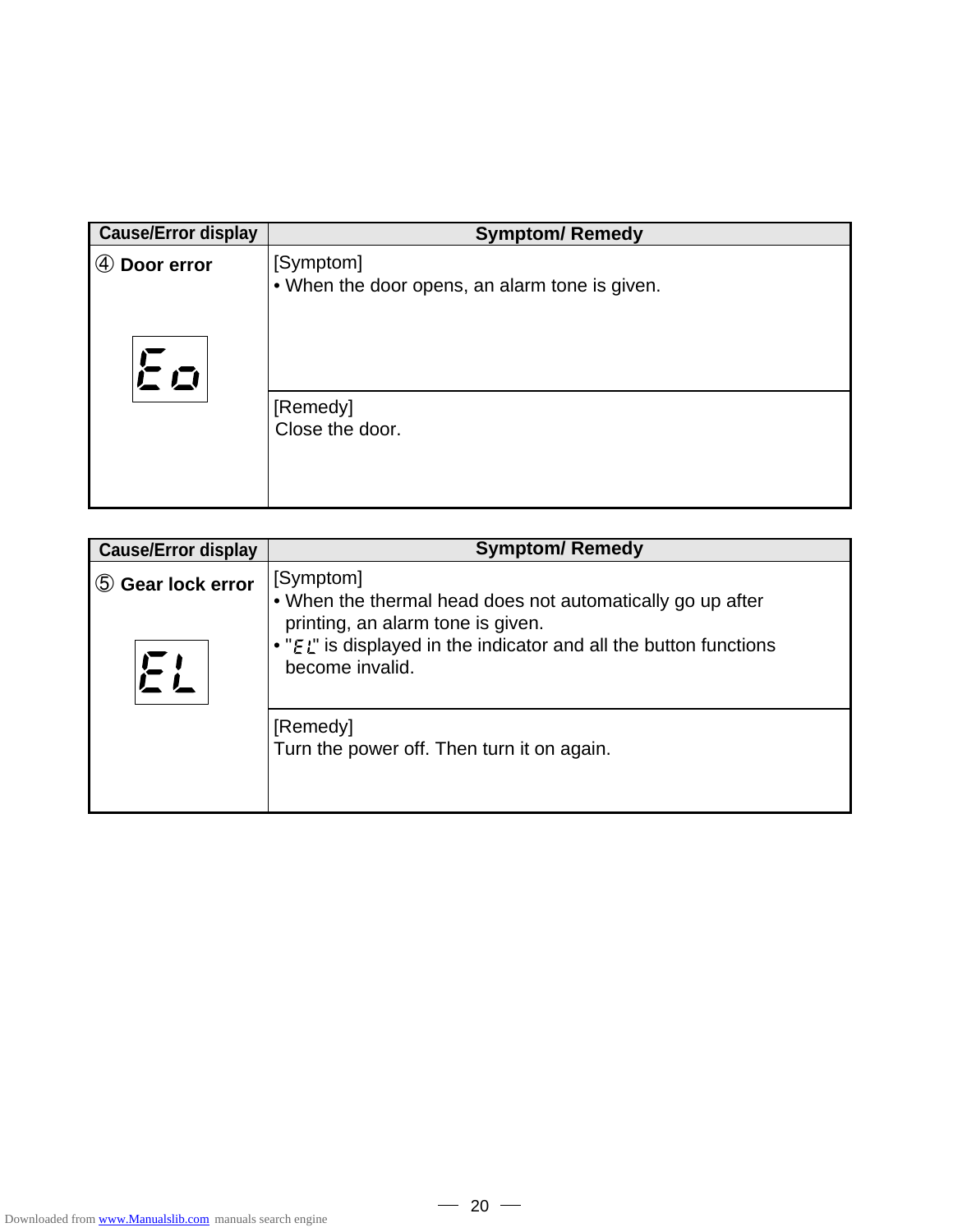# **10 MODE SWITCH FUNCTIONS**



|   | <b>MODE SWITCH</b><br>(DIP switch) | <b>Functions</b>                                                                                                                                                                        |  |  |  |
|---|------------------------------------|-----------------------------------------------------------------------------------------------------------------------------------------------------------------------------------------|--|--|--|
|   | O IMP<br>(IMPEDANCE)<br>75Ω/HIGH   | Usually set to "75 $\Omega$ ".<br>Set to "HIGH" when making branch connection of a monitor<br>or other units to the VIDEO IN connector.                                                 |  |  |  |
| ❷ | <b>TRAP</b><br><b>ON/OFF</b>       | When this is set to "ON", the color trap circuit functions.<br>At "OFF", the trap is invalid.<br>Normally set to "ON" for video sources (VCR, etc.) and "OFF"<br>for medical equipment. |  |  |  |
| ❸ | <b>GAIN</b><br><b>ON/OFF</b>       | Usually set to "OFF".<br>When this is set to "ON", the contrast of the video image<br>becomes high.                                                                                     |  |  |  |
|   | <b>4 IMAGE</b><br><b>NEGA/POSI</b> | NEGA: A picture is printed reverse to the display (negative).<br>POSI: A picture is printed as displayed (positive).<br><b>POSI</b><br><b>NEGA</b>                                      |  |  |  |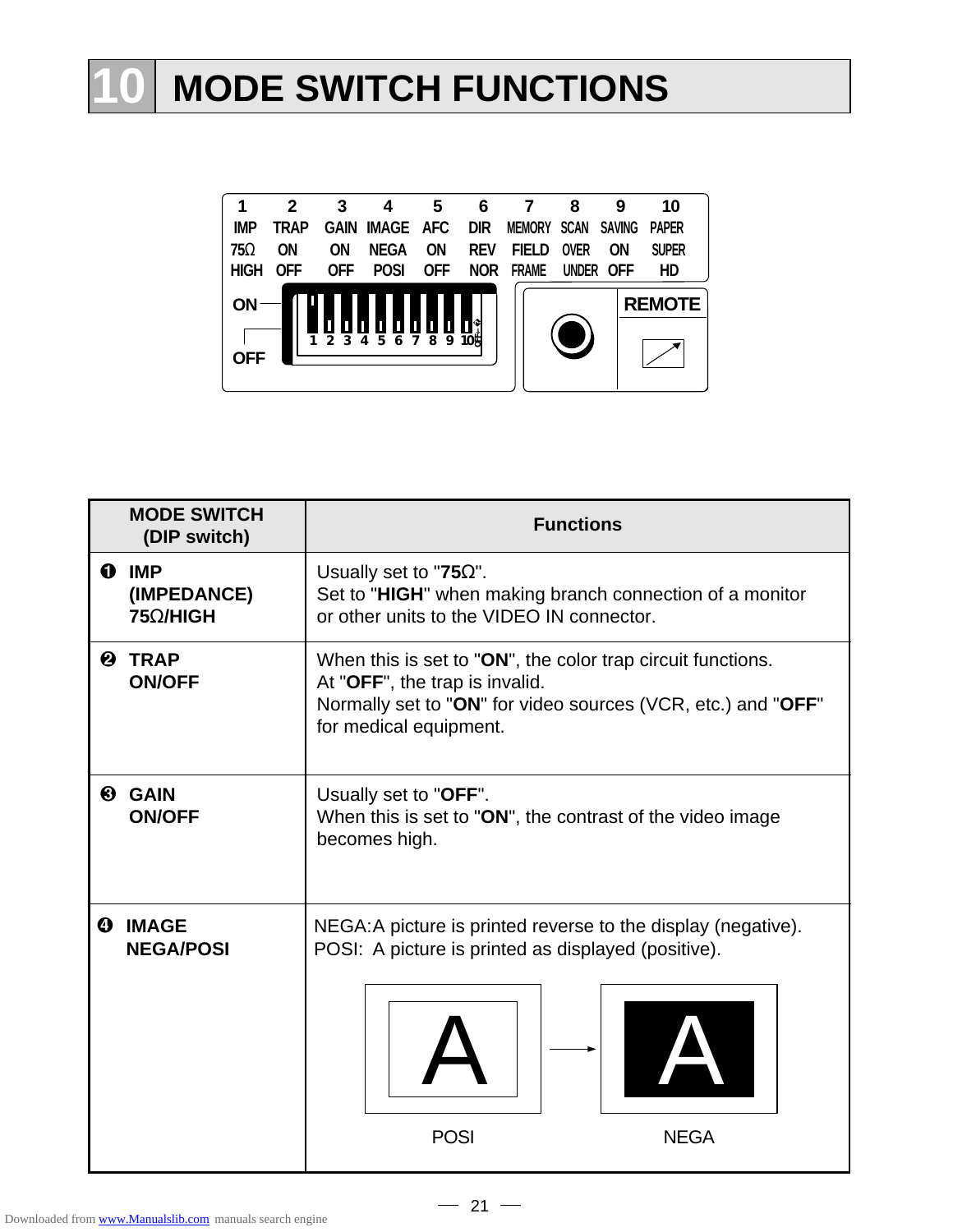|                       | <b>MODE SWITCH</b><br>(DIP switch)           | <b>Functions</b>                                                                                                                                                                                                                   |  |  |  |
|-----------------------|----------------------------------------------|------------------------------------------------------------------------------------------------------------------------------------------------------------------------------------------------------------------------------------|--|--|--|
|                       | <b>O</b> AFC<br><b>ON/OFF</b>                | Usually set to "OFF".<br>Set to "ON" when connecting equipment with a poor signal.<br>Picture quality will be improved.                                                                                                            |  |  |  |
|                       | <b>ODIR</b><br>(DIRECTION)<br><b>REV/NOR</b> | NOR (NORMAL): A picture is printed in the same direction as<br>the display.<br>REV(REVERSE): A picture is printed reverse to the display<br>$(180^{\circ}$ turned).                                                                |  |  |  |
|                       |                                              | ■ This function is invalid when the print size is set to "Side",<br>"Side (small)" or "Large $(x1.5 / x1.7)$ ".                                                                                                                    |  |  |  |
|                       |                                              |                                                                                                                                                                                                                                    |  |  |  |
|                       |                                              | <b>NORMAL</b><br><b>REVERSE</b>                                                                                                                                                                                                    |  |  |  |
| $\boldsymbol{\theta}$ | <b>MEMORY</b><br><b>FIELD/FRAME</b>          | FRAME: Usually set to "FRAME" position.<br>Set to "FIELD" position to print an image with rapid<br>FIELD:<br>motion or VCR image in special playback mode.<br>Vertical resolution of a printed picture is 1/2 of that<br>at FRAME. |  |  |  |
|                       |                                              | ■ Usually two field pictures are synthesized for a monitor<br>picture, and one frame picture is displayed.                                                                                                                         |  |  |  |
| ❸                     | <b>SCAN</b><br><b>OVER/UNDER</b>             | UNDER: Usually set to "UNDER" position.<br>OVER:<br>Set to "OVER" position to print larger image.                                                                                                                                  |  |  |  |
|                       |                                              |                                                                                                                                                                                                                                    |  |  |  |
|                       |                                              | <b>UNDER</b><br><b>OVER</b>                                                                                                                                                                                                        |  |  |  |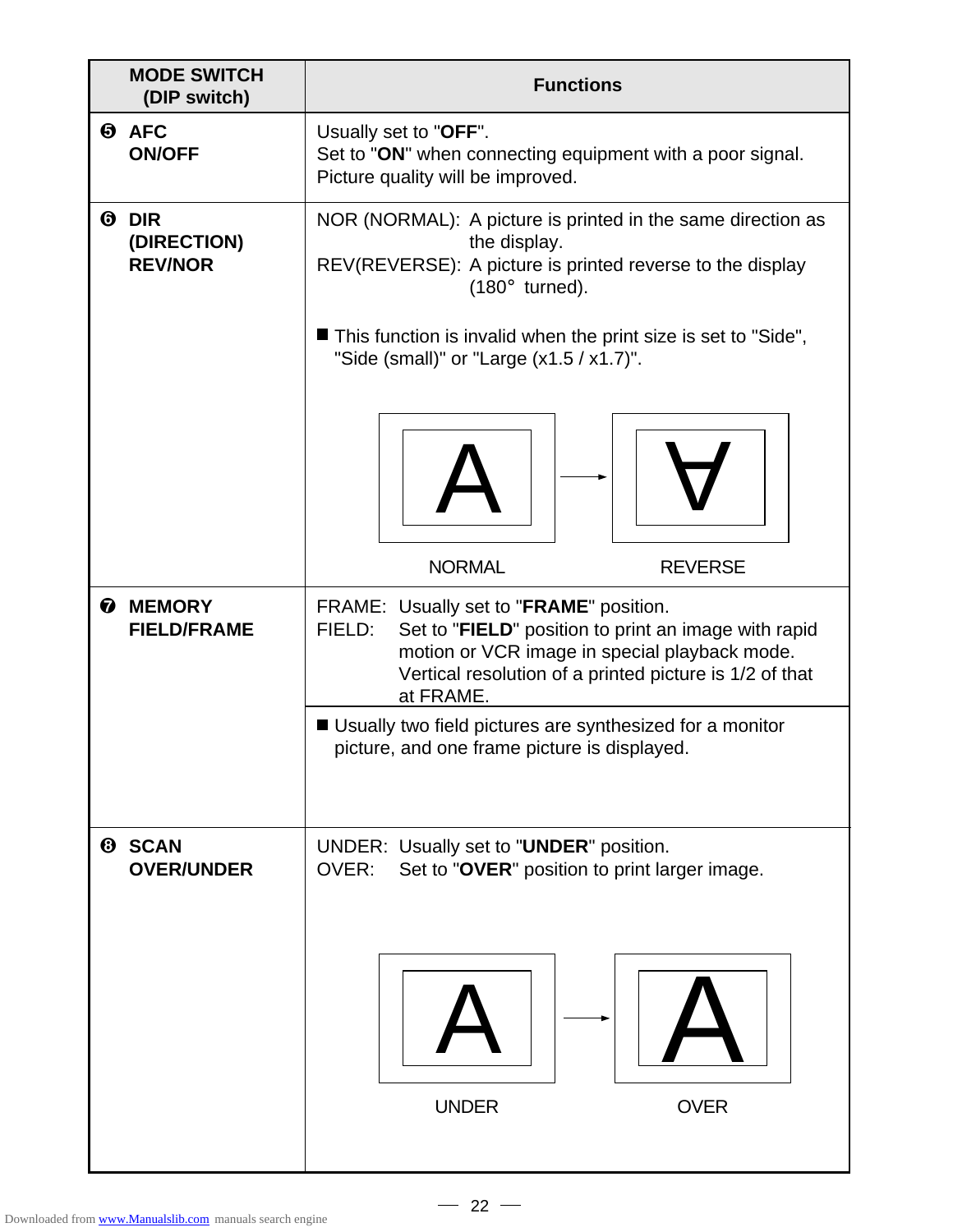| <b>MODE SWITCH</b><br>(DIP switch)                 | <b>Functions</b>                                                                                                  |  |  |  |  |
|----------------------------------------------------|-------------------------------------------------------------------------------------------------------------------|--|--|--|--|
| <b>@ SAVING</b><br>(PAPER SAVING)<br><b>ON/OFF</b> | Set this switch to select the margin size.<br>ON: Printed with narrow margin.<br>OFF: Printed with normal margin. |  |  |  |  |
|                                                    | <b>Narrow</b><br>Normal<br><b>OFF</b><br>ON                                                                       |  |  |  |  |
|                                                    | ON<br><b>OFF</b>                                                                                                  |  |  |  |  |
|                                                    | Narrow Margin<br>Normal Margin                                                                                    |  |  |  |  |
| <b>PAPER</b><br>$\mathbf{D}$<br><b>SUPER/HD</b>    | Set this switch as follows to suit the thermal paper used:                                                        |  |  |  |  |
|                                                    | Position<br>Thermal paper                                                                                         |  |  |  |  |
|                                                    | <b>SUPER</b><br>K61S, K61B                                                                                        |  |  |  |  |
|                                                    | HD<br><b>K65HM, K65H</b>                                                                                          |  |  |  |  |
|                                                    |                                                                                                                   |  |  |  |  |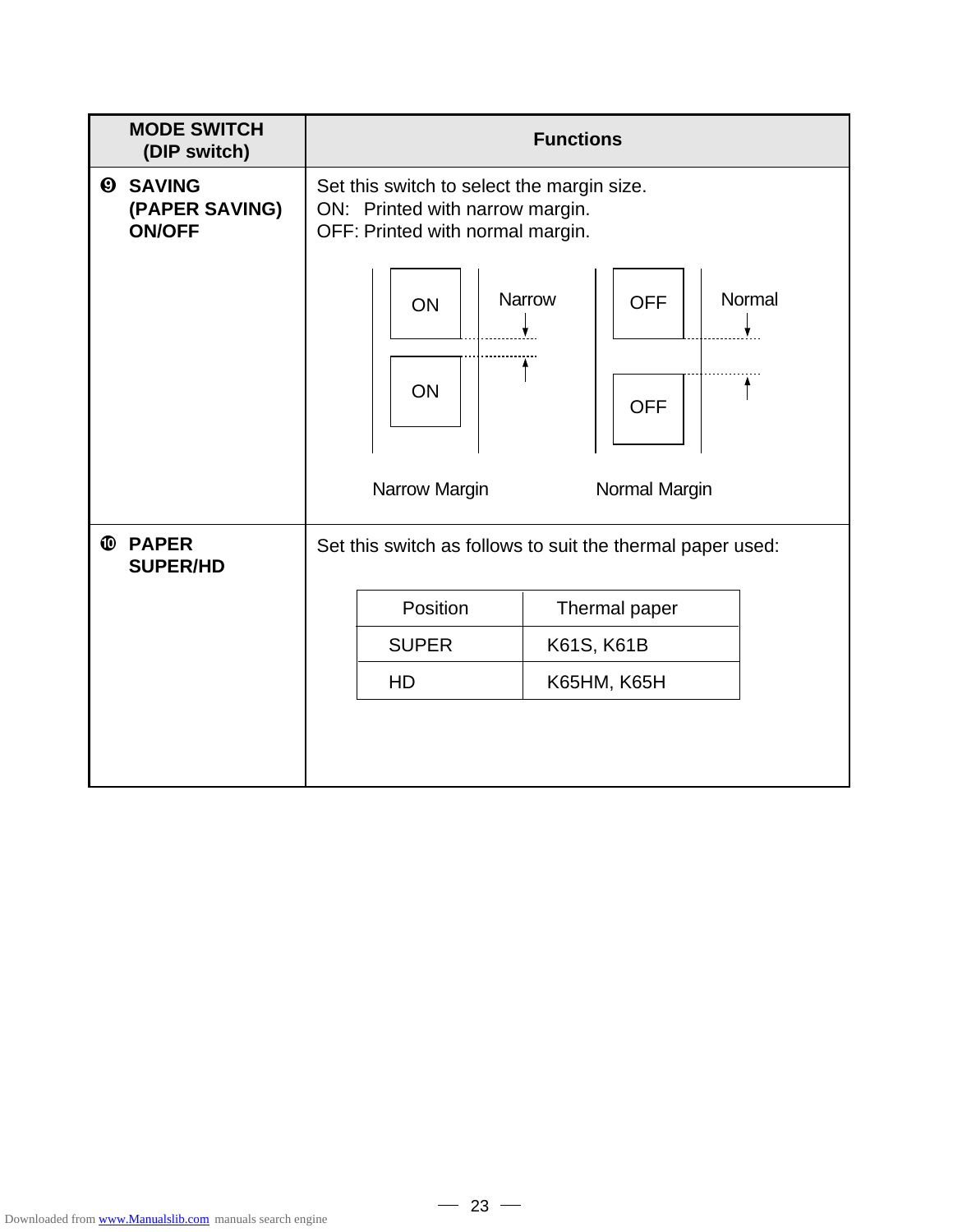# **11 STATUS AND MODES**

|                                             | <b>LED display</b>         |                            | <b>Contents of right</b>    | <b>Video</b> |
|---------------------------------------------|----------------------------|----------------------------|-----------------------------|--------------|
| <b>Set state/Mode</b>                       | Left                       | <b>Point and</b><br>right  | side LED display            | output       |
| Power off                                   |                            |                            | Power off                   | Through      |
|                                             | $\boldsymbol{\mathcal{C}}$ | $\boldsymbol{\mathcal{C}}$ | Except small size           | Through      |
| Stand-by                                    | Ū                          | $\mathbf{C}$               | Small size<br>for 1st image | Through      |
|                                             | Ū                          | $\mathbf{I}$               | Small size<br>for 2nd image | Through      |
| <b>Print state</b>                          |                            |                            | <b>Print state</b>          | Through      |
| Copy state                                  | $\Gamma$                   | - 9                        | Remained copy<br>number     | Through      |
| Brightness adjustment mode<br>(Bright)      | Ь                          | $\mathbf{S}$<br>.5         | <b>Brightness index</b>     | Monitor      |
| Contrast adjustment mode<br>(Contrast)      | c                          | 5<br>.9                    | Contrast index              | Monitor      |
| $\gamma$ -curve set mode ( $\gamma$ -curve) | $\mathcal{L}$              | - 5<br>Ł                   | γ-curve No.                 | Through      |
|                                             |                            | 5                          | Negative printing           | Through      |
|                                             | 5                          | П                          | Normal                      |              |
|                                             |                            | E                          | Large (side)                |              |
|                                             |                            | n                          | Small (normal)              |              |
| Print size set mode                         |                            | c                          | Small (side)                | Through      |
|                                             |                            | 5                          | Aspect 1:1                  |              |
|                                             | $\mathbf{I}$               | .5                         | Large 1.5                   |              |
|                                             |                            | . 7                        | Large 1.7                   |              |
|                                             | Ε                          | $\boldsymbol{\mathcal{H}}$ | Overheat                    |              |
|                                             |                            | Ρ                          | No paper                    |              |
| Error detect state                          |                            | Ь                          | Button input error          | Through      |
|                                             |                            | ο                          | Door is open.               |              |
|                                             |                            | $\overline{L}$             | Gear lock                   |              |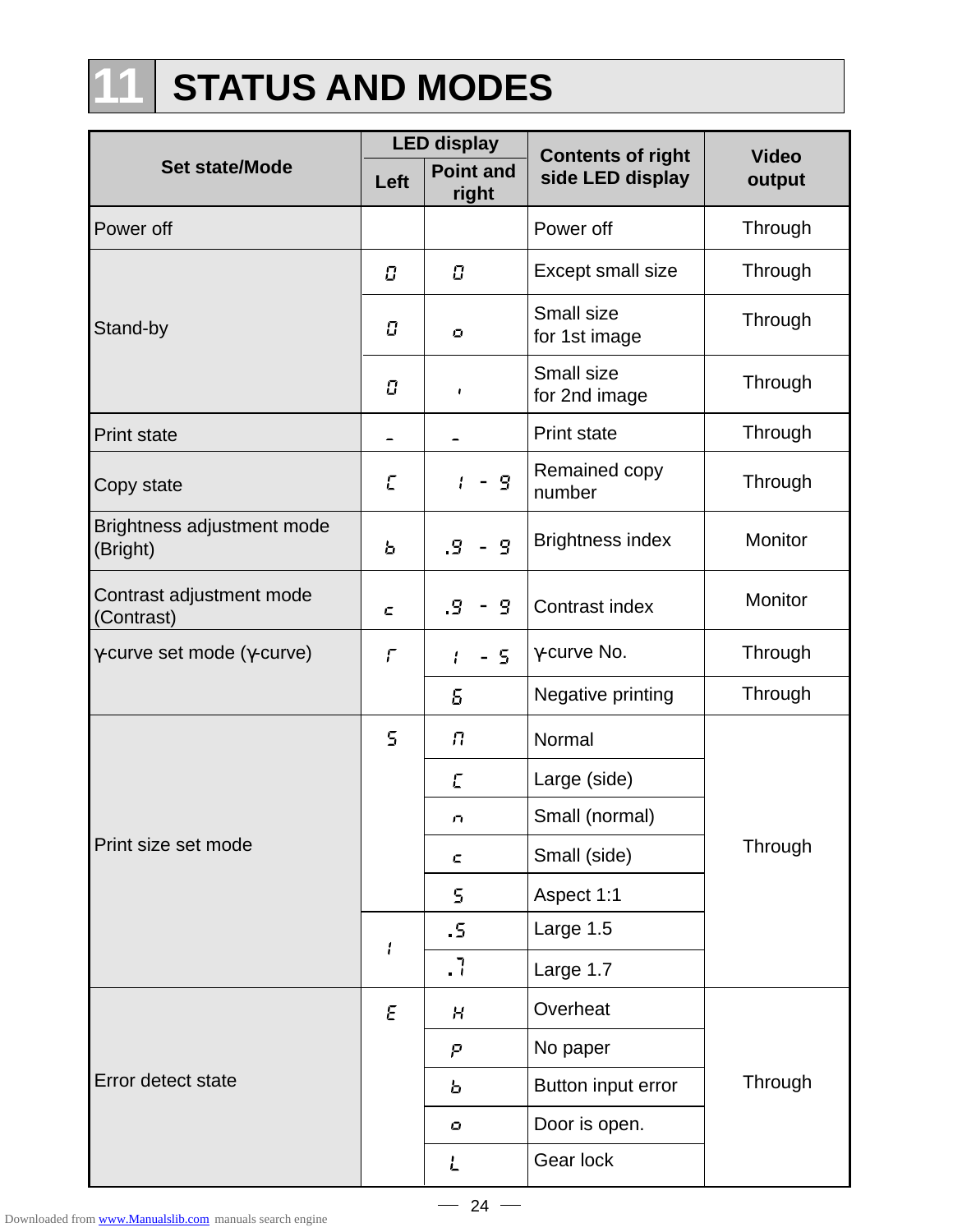# **12 USE OF CLEANING PAPER**

When the thermal head is dirty with dust and perspiration, etc., white spots or stripes may appear on the print. In this case, clean the thermal head in the following procedure BY USING THE SUPPLIED CLEANING PAPER.



#### **CAUTION**

- It is recommended that after printing 10 rolls of paper the unit be cleaned using the supplied cleaning paper.
- If the symptom of the dirty head is not corrected even after cleaning, your set needs repairing, contact your dealer.
- Do not pull out the sheet and the cleaning paper while the door is closed. This may cause extensive damage on the unit.
- Never use other cleaning papers. It may cause damage to the thermal head.
- This cleaning paper should be used only for cleaning the thermal head. Do not use it for other purpose.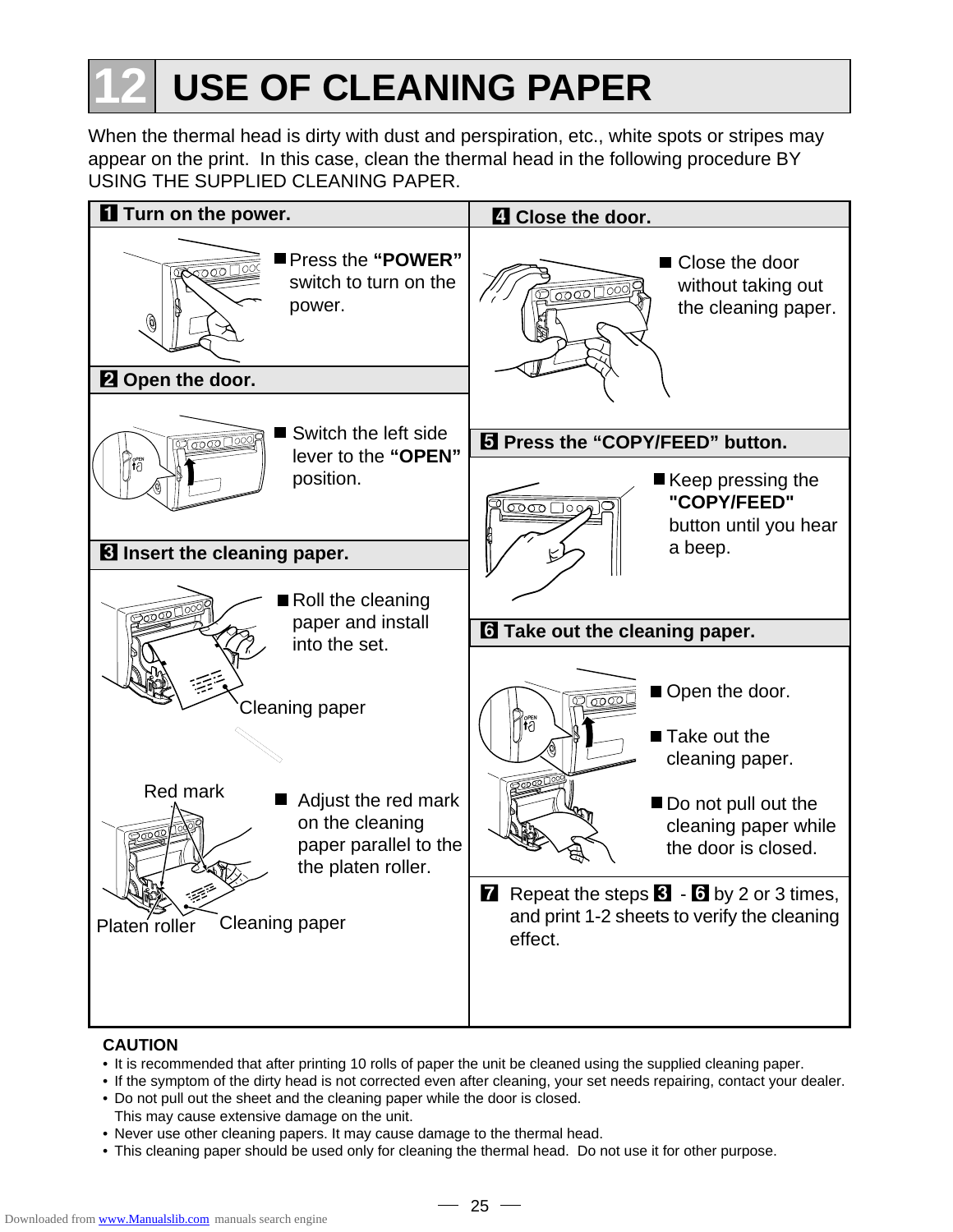# **13 MAINTENANCE**

## **Turn off the power for maintenance.**

**Maintenance of Main Unit**

Wipe off stains of the front panel with a soft cloth. When the panel is heavily stained, wipe off with the cloth moistened with neutral cleanser diluted by water and finish with a dry cloth.

## **Maintenance of Rubber Roller**

When the rubber roller is dirty with dust, etc., a blank spot may appear on the print.

In this case, eliminate the dust on to the rubber roller with a blower or a brush.



**Cleaning of Thermal Head**

When the thermal head is dirty with dust, etc., white spots or stripes may appear on the print.

In this case, clean the thermal head according to **"12. USE OF CLEANING PAPER"**.

Note: After installation of new roll of paper, dust on the paper will generally require 2 to 3 prints to be made before the dust is eliminated.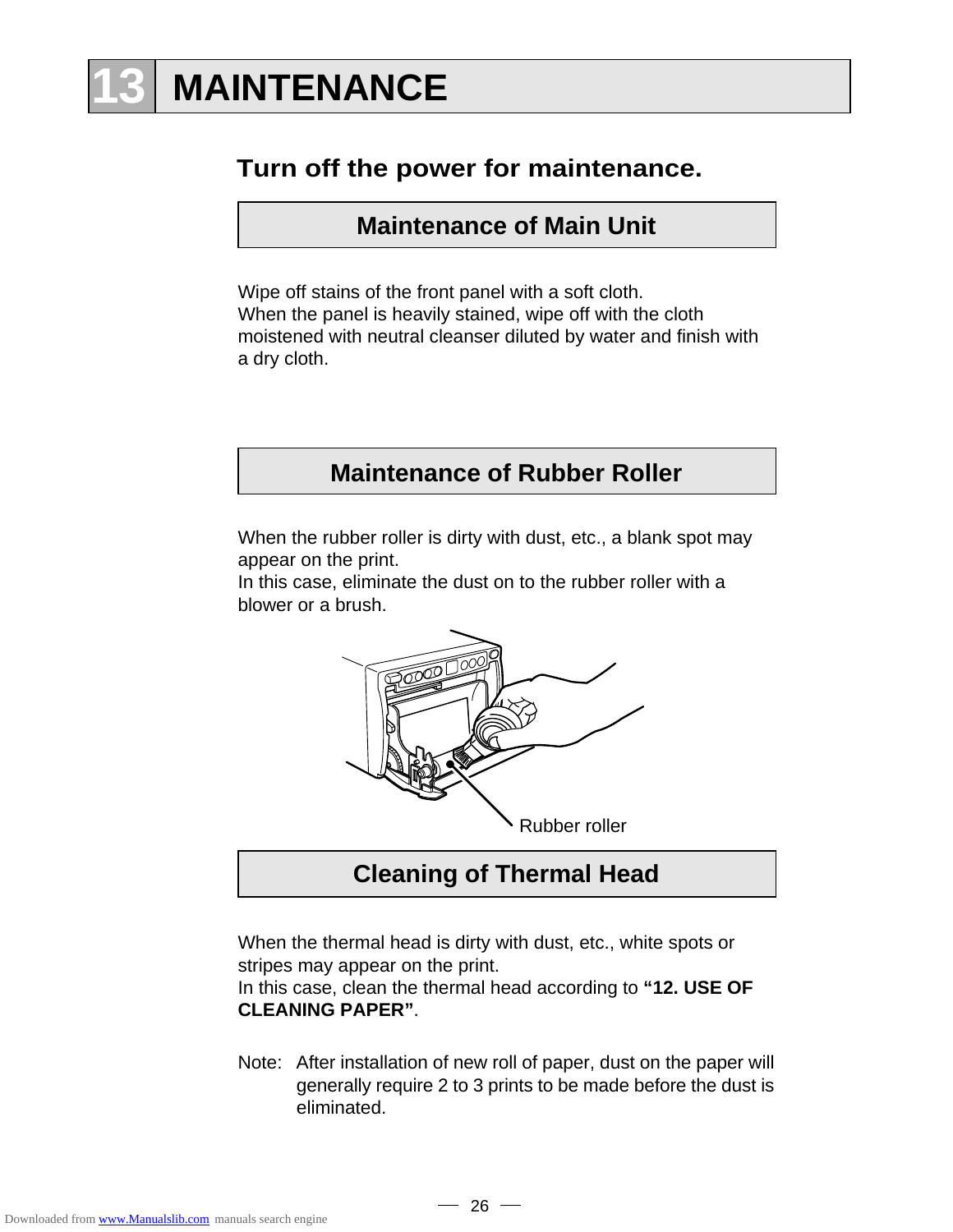# **14 SPECIFICATIONS**

| Type:                                  | <b>Video Copy Processor</b>                                                                                                   |
|----------------------------------------|-------------------------------------------------------------------------------------------------------------------------------|
| <b>Model:</b>                          | P91W / P91E                                                                                                                   |
| Power supply and<br>power consumption: | 120V AC, 50/60Hz, 1.2A<br>220-240V AC, 50/60Hz, 0.7A                                                                          |
| <b>Connection terminals:</b>           | Video input terminal (BNC contact plug)<br>Video output terminal (BNC contact plug)                                           |
| <b>Resolution:</b>                     | Horizontal 1022 pixels x Vertical 500 lines (Standard) (NTSC)<br>Horizontal 1022 pixels x Vertical 600 lines (Standard) (PAL) |
| <b>Gradation:</b>                      | 256 gradations                                                                                                                |
| <b>Printing speed:</b>                 | 4.7 sec (Standard) (NTSC), 5.6 sec (Standard) (PAL)                                                                           |
| <b>Print size:</b>                     | 4" X 3" (100mm X 75mm) (Standard)                                                                                             |
| <b>Operating conditions:</b>           | Temperature $41 - 104$ °F (5-40°C)<br>Humidity<br>20 - 80% RH (No dewing)                                                     |
| <b>External dimensions:</b>            | 6.1" x 3.8" x 11.8" (154mm x 97mm x 300mm); W x H x D                                                                         |
| Weight:                                | 7.3 lbs (3.3Kg)                                                                                                               |
| <b>Standard accesories:</b>            |                                                                                                                               |
| <b>Optional accessory:</b>             | Thermal paper K65HM, K65H, K61S, K61B                                                                                         |

## **SERVICE INFORMATION**

Before requesting service please review this operation manual to correct minor complaints. If you are unable to correct the problem, consult your MITSUBISHI Dealer or MITSUBISHI Service Department.

DO NOT ADJUST ANY CONTROLS NOT DESCRIBED IN THIS OPERATION MANUAL. DO NOT REMOVE THE PROTECTIVE ENCLOSURE OF THIS UNIT.